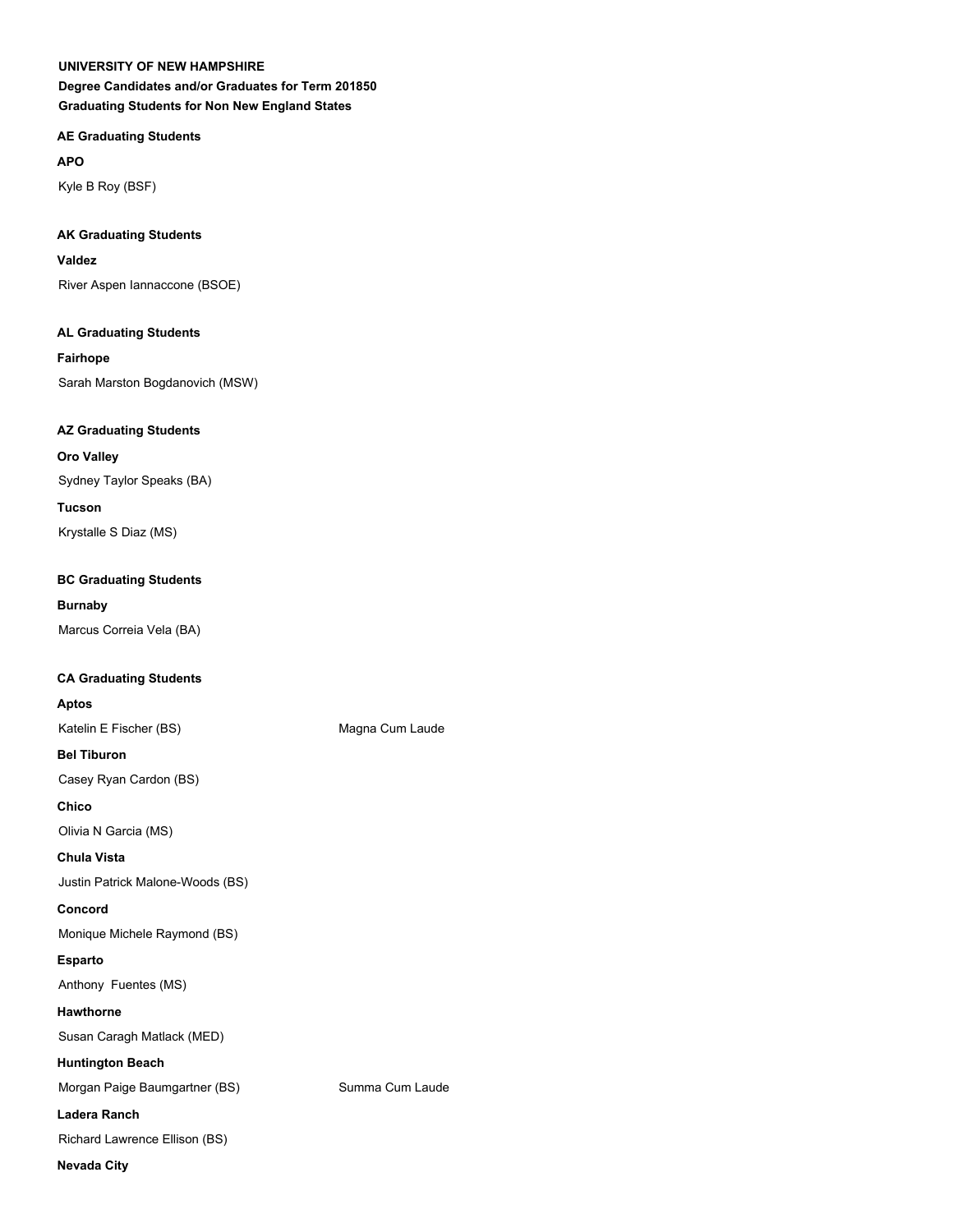## **CA Graduating Students**

## **Nevada City**

Sonnet Rose Agran-St. Pierre (BSENVE)

## **Oakland**

Robert J. Marsella (MBA)

## **Oxnard**

Hatziri Choi (MA)

## **San Clemente**

Samuel Jacob Huston (BS)

## **San Diego**

Clayton Harris Jimerson (BS) Alfred John Odierno (BSEE) Delaney Jordan Todd (BSESCI)

## **Stockton**

Ashley T Fopiano (BS) Cum Laude

## **Torrance**

Sangeeta Patnaik (MS)

## **Tracy**

Alex Andrew Valencia (BS)

## **Walnut**

Katherine Akemi Odanaka (MS)

# **CO Graduating Students**

## **Colorado Springs**

Justin Matthew Palma (BA) Summa Cum Laude **Littleton**

Kyra Naurice Smith (BS) Cum Laude

## **Parker**

Austin Tsao (BSCS)

## **FL Graduating Students**

## **Boynton Beach**

Matthew Harris Matulis (BS) **Lake Worth**

Richard Steven Boyd (BA)

## **Lantana**

Rachel Starr Tamposi (BA)

## **Maitland**

Logan Elizabeth Pollock (BA)

## **Ormond Beach**

Ethan Ray Ely (MS)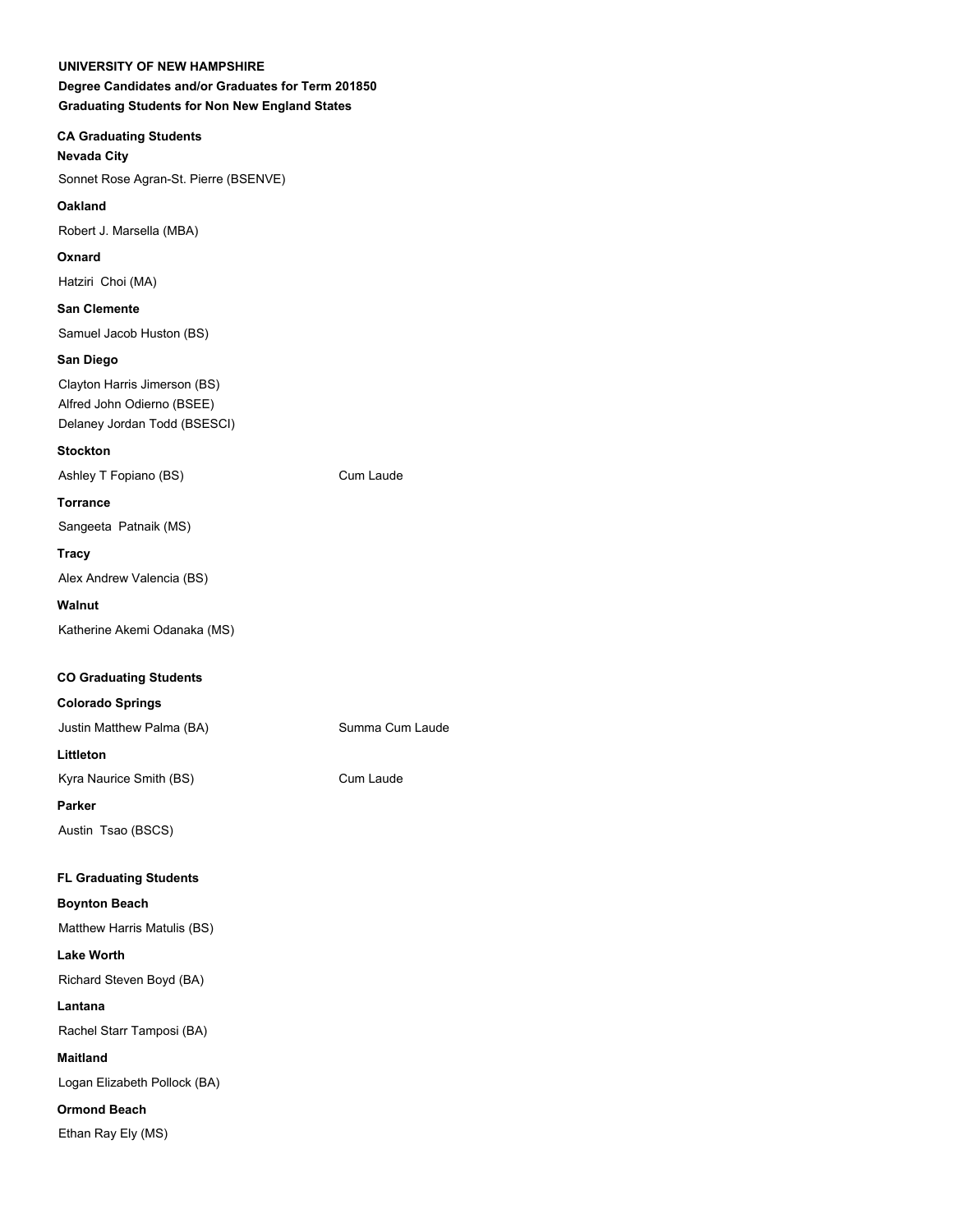## **Degree Candidates and/or Graduates for Term 201850 Graduating Students for Non New England States**

## **GA Graduating Students**

## **Atlanta**

Mary Grace Elliott (PHD)

## **Decatur**

Samuel Bingham (PHD)

## **Roswell**

| Hannah Catherine Milstein (BS) | Summa Cum Laude |
|--------------------------------|-----------------|
|                                |                 |

### **IA Graduating Students**

| <b>Des Moines</b>             |                 |
|-------------------------------|-----------------|
| Paige Alexandra McKibben (BS) | Magna Cum Laude |
| Urbandale                     |                 |
| Nicholas Edward Snedegar (BS) |                 |

## **IL Graduating Students**

| <b>Barrington</b>                   |                 |
|-------------------------------------|-----------------|
| Karen Clarke (MSW)                  |                 |
| Christopher Michael Lester (BS)     | Magna Cum Laude |
| <b>Belleville</b>                   |                 |
| Jenna Grace Smith (MFA)             |                 |
| Cary                                |                 |
| Delaney Lee Perrone (BS)            | Cum Laude       |
| Chicago                             |                 |
| Alexa N Markman (BS)                |                 |
| Edwardsville                        |                 |
| Ezra Joseph Temko (PHD)             |                 |
| <b>Highland Park</b>                |                 |
| Erin Elizabeth Cullather (BS)       | Summa Cum Laude |
| <b>Lake Forest</b>                  |                 |
| Monterey Pepper (BA)                | Cum Laude       |
| <b>Lake Zurich</b>                  |                 |
| Christina Xiao-Ti Eddleman (BSENVE) | Magna Cum Laude |
| <b>Mount Prospect</b>               |                 |
| Gabriella Elizabeth Olhava (BS)     |                 |
| <b>Northbrook</b>                   |                 |
| Lauren G Horwitz (BS)               | Magna Cum Laude |
| Oak Park                            |                 |
| Liam Greer Sundling (BSENVE)        |                 |
| <b>Saint Charles</b>                |                 |

Emily Marie Bergstrom (BS)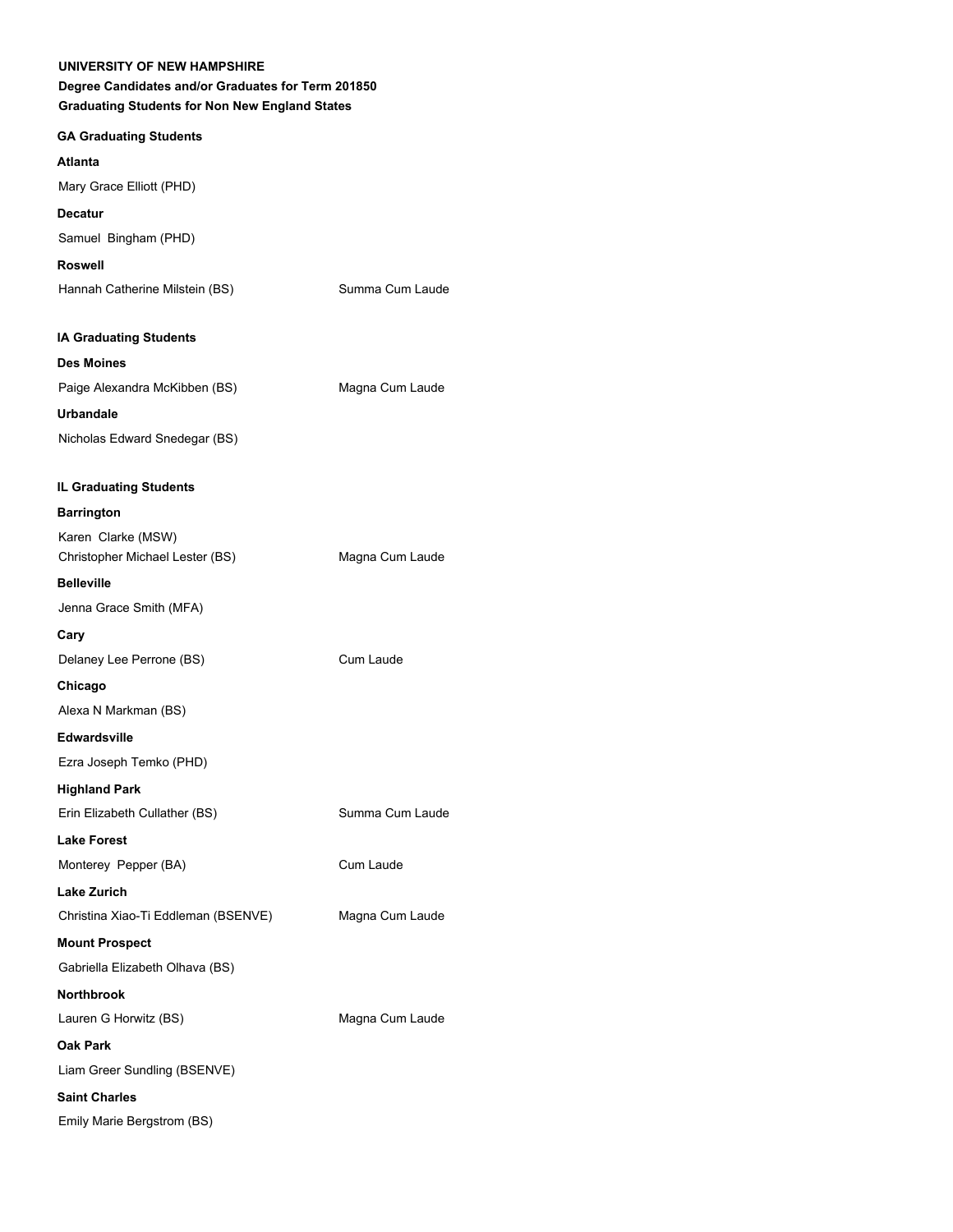## **Degree Candidates and/or Graduates for Term 201850 Graduating Students for Non New England States**

### **IN Graduating Students**

#### **Crawfordsville**

Juan Wilson (MSW)

## **South Bend**

Jeremy William Dorrell (BS) Cum Laude

#### **KS Graduating Students**

**Lenexa**

Mackenzie Ryan Meier (BS) Summa Cum Laude

## **KY Graduating Students**

**Lexington**

Virginia Ann Hoyt (MS)

### **MD Graduating Students**

#### **Annapolis**

Abigail Ross Ayers (MED)

## **Baltimore**

Joseph Scott Celentano (BS) Magna Cum Laude

**Catonsville**

Lacy Elizabeth Cole (BS)

## **Chestertown**

James Craig Burton (BSME)

#### **Ellicott City**

Caroline Silver Crocker (BA) Sarah Alice Harbinson (BS)

#### **Owings**

Joshua Michael Clark (BSIT)

## **Pikesville**

Marla Debra Gordon (BA)

#### **Severn**

Katherine Elaine Audino (BS)

#### **MI Graduating Students**

**Ann Arbor** Lauren Dello Russo (MBA)

# **Traverse City** Kathryn P Trubac (BSOE)

**MN Graduating Students Chaska**

Nicole A Forner (MA)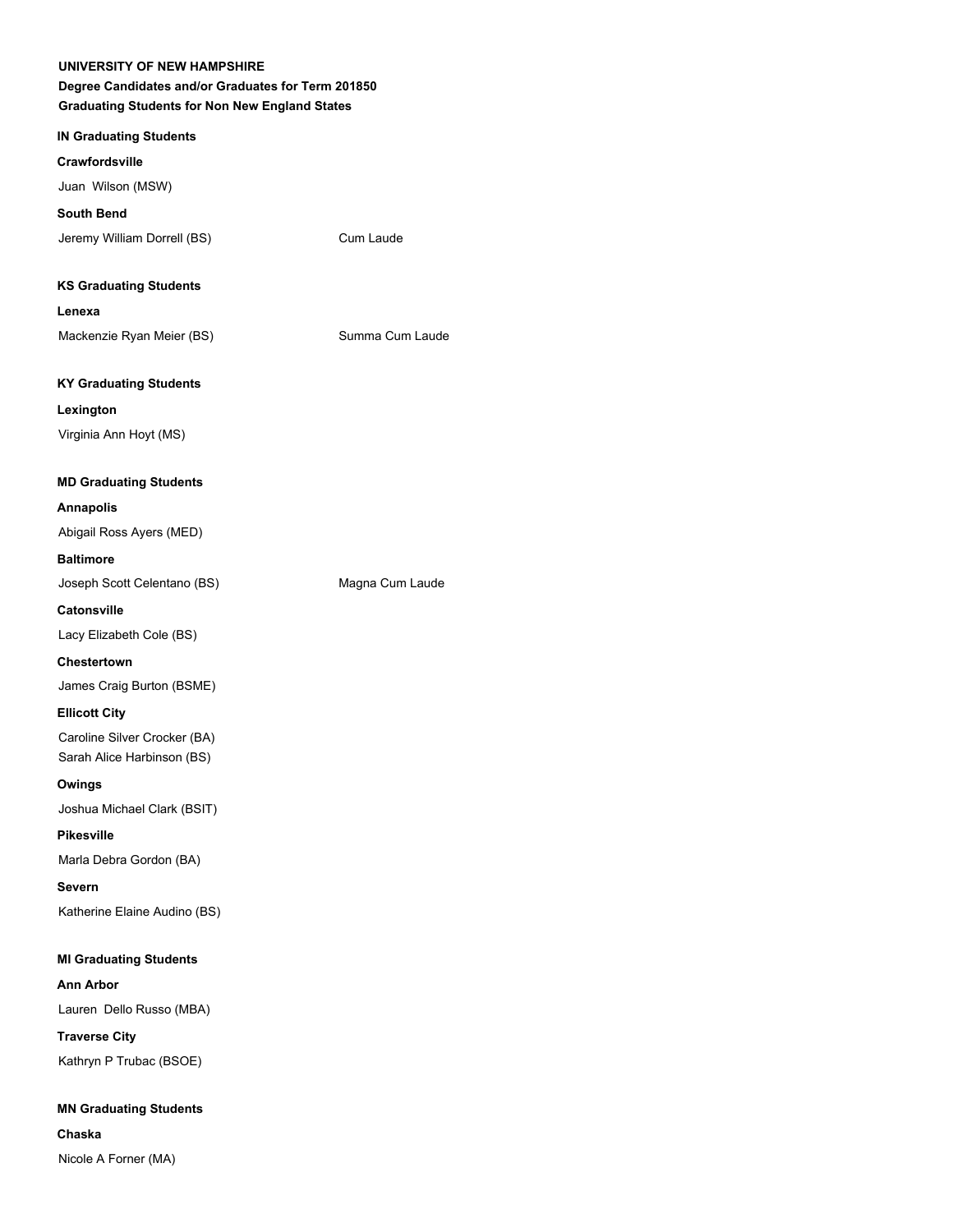## **MN Graduating Students Chaska**

**Minneapolis**

Maria Lydia Bowen (BA) Cum Laude Grace Erica Moleski (BS)

## **New Brighton**

Racquel Juliet Wohlk (BS)

## **Shoreview**

Madison P Hughes (MA)

## **MO Graduating Students**

## **Webster Groves**

Eliza Louise Heerboth (BS)

## **NB Graduating Students**

## **Dalhousie**

Marie-Jo Pelletier (BS)

## **NC Graduating Students**

## **Advance**

Caitlyn Radatovich (BA)

## **Cary**

Garrett Samuels (MBA)

## **Linden**

Angelina Lorraine Armstrong (MSW)

## **Wilmington**

Colby J. Danforth (BA)

## **NJ Graduating Students**

**Absecon**

# Samantha Lynn Applegate (MED)

**Allendale** Jarret P Askin (BSCHE)

## **Basking Ridge**

Max Halper (BS) Timothy Patrick Knightly (BA)

## **Bedminster**

Benjamin Zachary Reinhardt (MFA)

## **Bloomingdale**

Emily Sara Dunleavy (BS)

## **Caldwell**

Lydia A Nathans (BS)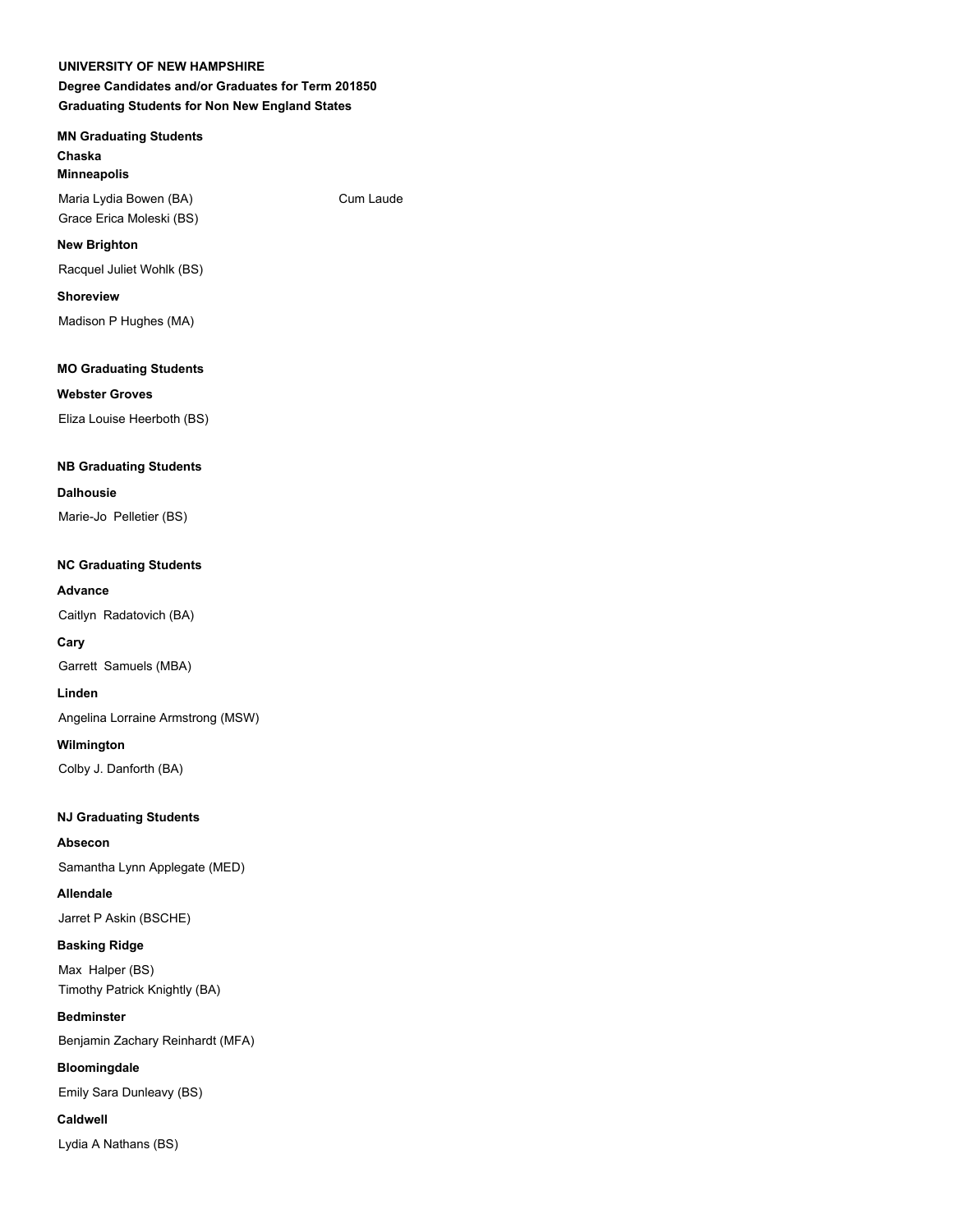| UNIVERSITY OF NEW HAMPSHIRE<br>Degree Candidates and/or Graduates for Term 201850<br><b>Graduating Students for Non New England States</b> |                 |  |
|--------------------------------------------------------------------------------------------------------------------------------------------|-----------------|--|
| <b>NJ Graduating Students</b>                                                                                                              |                 |  |
| <b>Cedar Grove</b>                                                                                                                         |                 |  |
| Valerie Lorraine Ehrich (BS)                                                                                                               |                 |  |
| <b>Denville</b>                                                                                                                            |                 |  |
| Corisa Yvonne Quincey (BS)                                                                                                                 |                 |  |
| <b>Englewood Cliffs</b>                                                                                                                    |                 |  |
| Marissa R. Chakmakian (BS)                                                                                                                 |                 |  |
| Flemington                                                                                                                                 |                 |  |
| Brian Emil Brown (BS)<br>Nicholas James Hankins (BA)                                                                                       | Magna Cum Laude |  |
| <b>Forked River</b>                                                                                                                        |                 |  |
| Michael J. Smith (MS)                                                                                                                      |                 |  |
| <b>Franklin</b>                                                                                                                            |                 |  |
| Brooke Pasake (BS)                                                                                                                         | Magna Cum Laude |  |
| <b>Fredon Township</b>                                                                                                                     |                 |  |
| Andrew Geib (BA)                                                                                                                           |                 |  |
| <b>Hackettstown</b>                                                                                                                        |                 |  |
| Clare Gavin (BA)<br>Christine Elizabeth Speranza (BA)                                                                                      | Magna Cum Laude |  |
| <b>Haddonfield</b>                                                                                                                         |                 |  |
| Owen McGovern (BS)                                                                                                                         |                 |  |
| Hillsborough                                                                                                                               |                 |  |
| Mitchell Keith Friend (MS)                                                                                                                 |                 |  |
| <b>Hillsdale</b>                                                                                                                           |                 |  |
| Christoph Mutschin (BA)                                                                                                                    |                 |  |
| Hopatcong                                                                                                                                  |                 |  |
| Juliana Marie Belar (BS)                                                                                                                   |                 |  |
| Hopewell                                                                                                                                   |                 |  |
| Sabrina Beth Anderson (BS)                                                                                                                 |                 |  |
| <b>Howell</b>                                                                                                                              |                 |  |
| Michael Thomas McGuinness (BA)                                                                                                             |                 |  |
| <b>Jackson</b>                                                                                                                             |                 |  |
| Alexandra Sylvia Besse (BS)                                                                                                                |                 |  |
| Jamesburg                                                                                                                                  |                 |  |
| Julia Marie London (BA)                                                                                                                    |                 |  |
| <b>Kendall Park</b>                                                                                                                        |                 |  |
| Timothy John Broxmeyer (BS)                                                                                                                |                 |  |
| Lavallette                                                                                                                                 |                 |  |
| Michael Patrick Korich (BS)                                                                                                                |                 |  |
| <b>Little Egg Harbor</b>                                                                                                                   |                 |  |
| DanaRose Brown (BSOE)                                                                                                                      | Summa Cum Laude |  |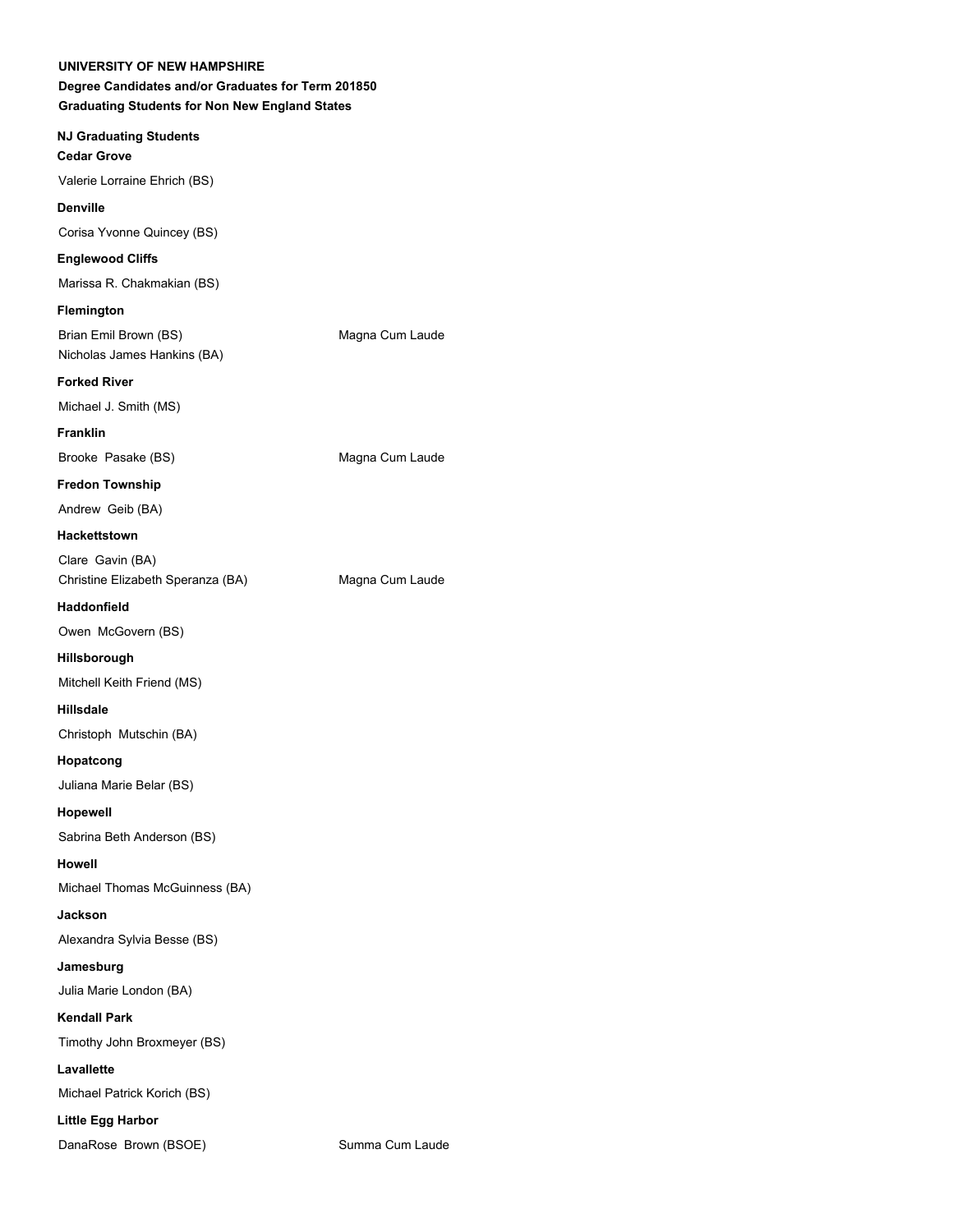**NJ Graduating Students Little Silver** Zachary Carrano (BSCS)

Sarah Elizabeth McLaughlin (BA)

## **Manalapan**

**Livingston**

Christopher Joseph Mikulewicz (BSENSC)

**Manasquan** Morgan Grace Dunson (BSCIVE)

**Marlton** Jessica Rae Stroka (BA)

**Maywood** Jillian Patricia Baker (BA)

**Medford**

Richard T Barnett (BS) Cum Laude Danielle Doolin (BS) Magna Cum Laude

**Middletown** Madeline L Tota (MED)

**Montvale** Kalyna W DeAngelo (BA)

**Morristown**

Abigail Reilley Mokanyk (BS) Cum Laude

**Mount Laurel**

Michael Winter (BSCIVE)

**Mullica Hill**

Angela M Howard (BSENVE)

**North Caldwell**

Christian Joseph Aussenheimer (MS)

**Ocean**

Megan Mae English (BS)

**Pequannock**

Brianna Kretkowski (BA)

**Phillipsburg**

Lindsay Marie Collins (BA)

**Pompton Lakes**

Kyle Justin Scancerella (MED)

**Ramsey** 

Jennifer C Emmett (MED) **Randolph**

Emily Anne Stockfisch (BS)

**Red Bank**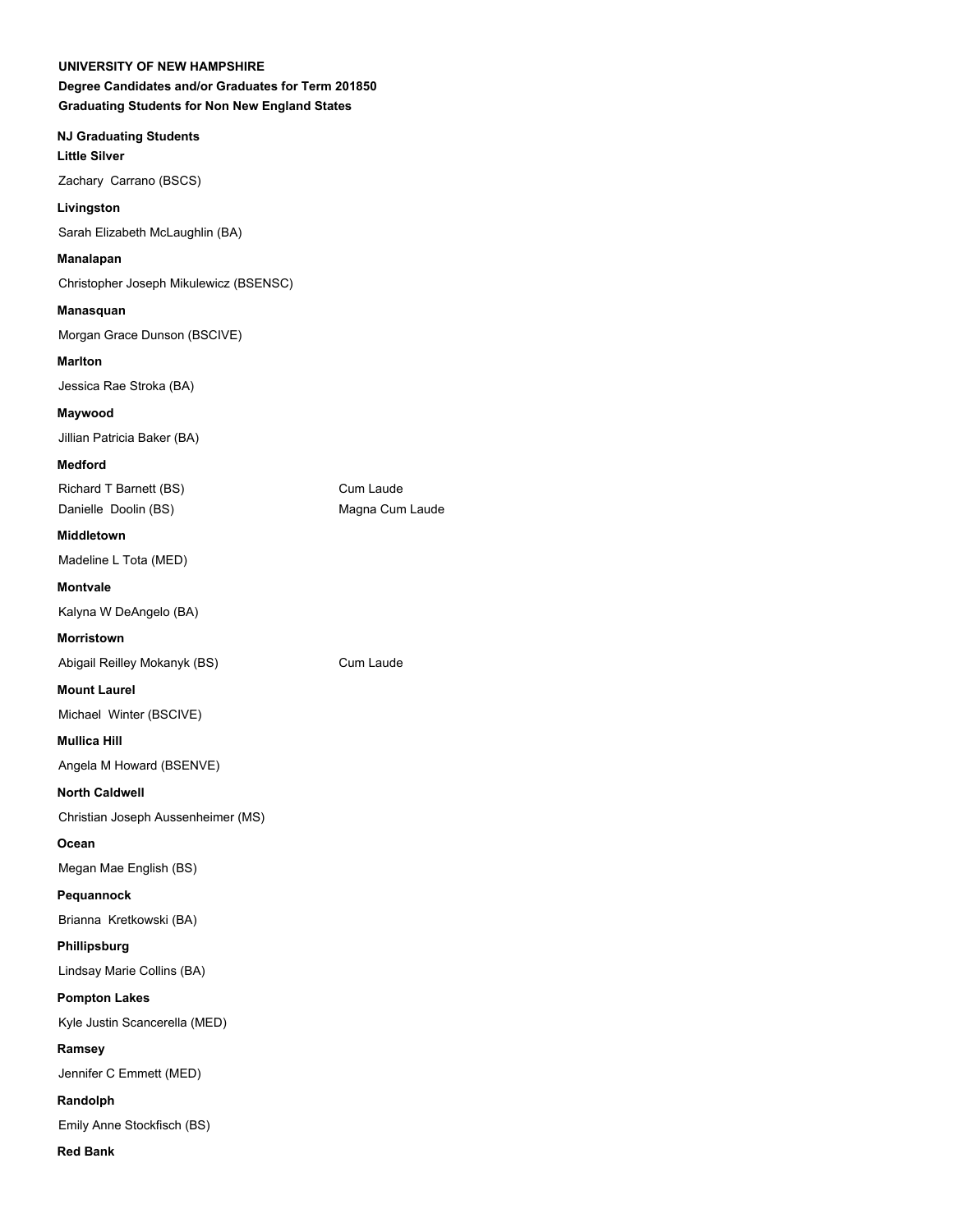| <b>UNIVERSITY OF NEW HAMPSHIRE</b><br>Degree Candidates and/or Graduates for Term 201850<br><b>Graduating Students for Non New England States</b> |                 |
|---------------------------------------------------------------------------------------------------------------------------------------------------|-----------------|
| <b>NJ Graduating Students</b><br><b>Red Bank</b><br>Gabrielle Tsakiris (BS)                                                                       |                 |
| Ridgewood                                                                                                                                         |                 |
| Jade M Long (BS)                                                                                                                                  |                 |
| <b>Rumson</b>                                                                                                                                     |                 |
| Jessica Molly Weltz (BA)                                                                                                                          |                 |
| <b>Summit</b>                                                                                                                                     |                 |
| Kimberly Noel Enriquez (BS)                                                                                                                       | Cum Laude       |
| <b>Toms River</b>                                                                                                                                 |                 |
| Kylee Amanda Wrath (BS)                                                                                                                           | Magna Cum Laude |
| Verona                                                                                                                                            |                 |
| Morgan Leigh Plessner (MFA)                                                                                                                       |                 |
| Warren                                                                                                                                            |                 |
| Coleman Louis Schultz (BA)                                                                                                                        |                 |
| Whippany                                                                                                                                          |                 |
| Jessica Mary Glinkin (BS)                                                                                                                         |                 |
| Williamstown                                                                                                                                      |                 |
| Isiah Allen Perkins (BS)                                                                                                                          |                 |
| <b>NM Graduating Students</b>                                                                                                                     |                 |
| Albuquerque                                                                                                                                       |                 |
| Elizabeth R Bright (PHD)                                                                                                                          |                 |
|                                                                                                                                                   |                 |
| <b>NY Graduating Students</b>                                                                                                                     |                 |
| Albany                                                                                                                                            |                 |
| Chelsea Lynn Bearup (BS)                                                                                                                          | Magna Cum Laude |
| <b>Babylon</b>                                                                                                                                    |                 |

Kyle Henshaw (BSCIVE) Magna Cum Laude

**Ballston Lake**

Katherine Mary Drake (BA) Shannon Kane Robbins (BS)

**Brentwood**

Kaitlyn Marie DeChirico (BS)

**Briarcliff Manor**

Liana Li Yun Tierney (BA)

**Bronx**

Walkania Minelis Santos (BS) Cum Laude

**Buffalo**

Frank Joseph Cefalu (BS)

## **Canandaigua**

Jessica Gabrielle Fragnoli (BA) Cum Laude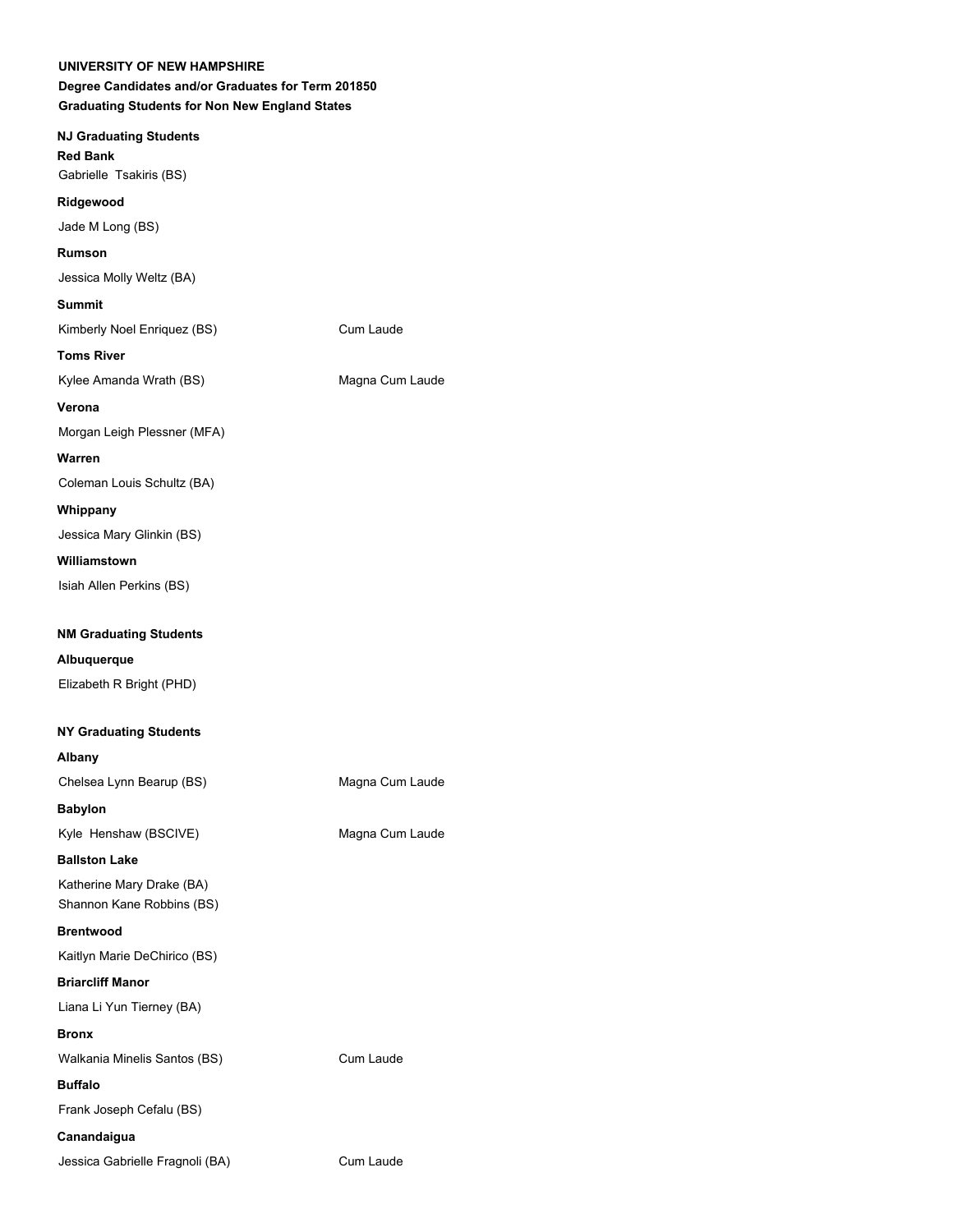**NY Graduating Students**

# **Canandaigua Carmel** Brittany Regula (BA) Summa Cum Laude Brittany Regula (BS) Summa Cum Laude Allison Patricia Simone (BS) Summa Cum Laude **Centerport** Abigail Christine Moberg (BS) **Clifton Park** Katherine Louden Dombroski (BA) **Clinton** Courtney Lynn Wigderson (BA) Magna Cum Laude **Colton** Eve Boughton Whalen (BS) Summa Cum Laude **Commack** Kelly A Montera (BA) **Cornwall** Kathryn Rose Ferris (BS) Cum Laude **Cornwall On Hudson** Norah Duffy Silverstone (BA) **Cortlandt Manor** Alexa R Amato (BA) **Coxsackie** Meghan A Marafioti (BA) **Cuba** Shanelle R Miller (MS) **Dix Hills** Jack Christian Kenny (BS) **East Amherst** Jessica K Gates (BS) **East Greenbush** Stephanie Nina Baldwin (BS) Magna Cum Laude Megan Nicole Howe (BS) Renee Ashley LaRose (BSCIVE) **East Hampton** Adam Daniel Cebulski (BSCIVE) **Farmingdale** Danielle K Mulligan (BS) Magna Cum Laude **Far Rockaway** Abygail Leeah Meeks (BS) **Fayetteville** Leah Jean Kuppermann (BS) Magna Cum Laude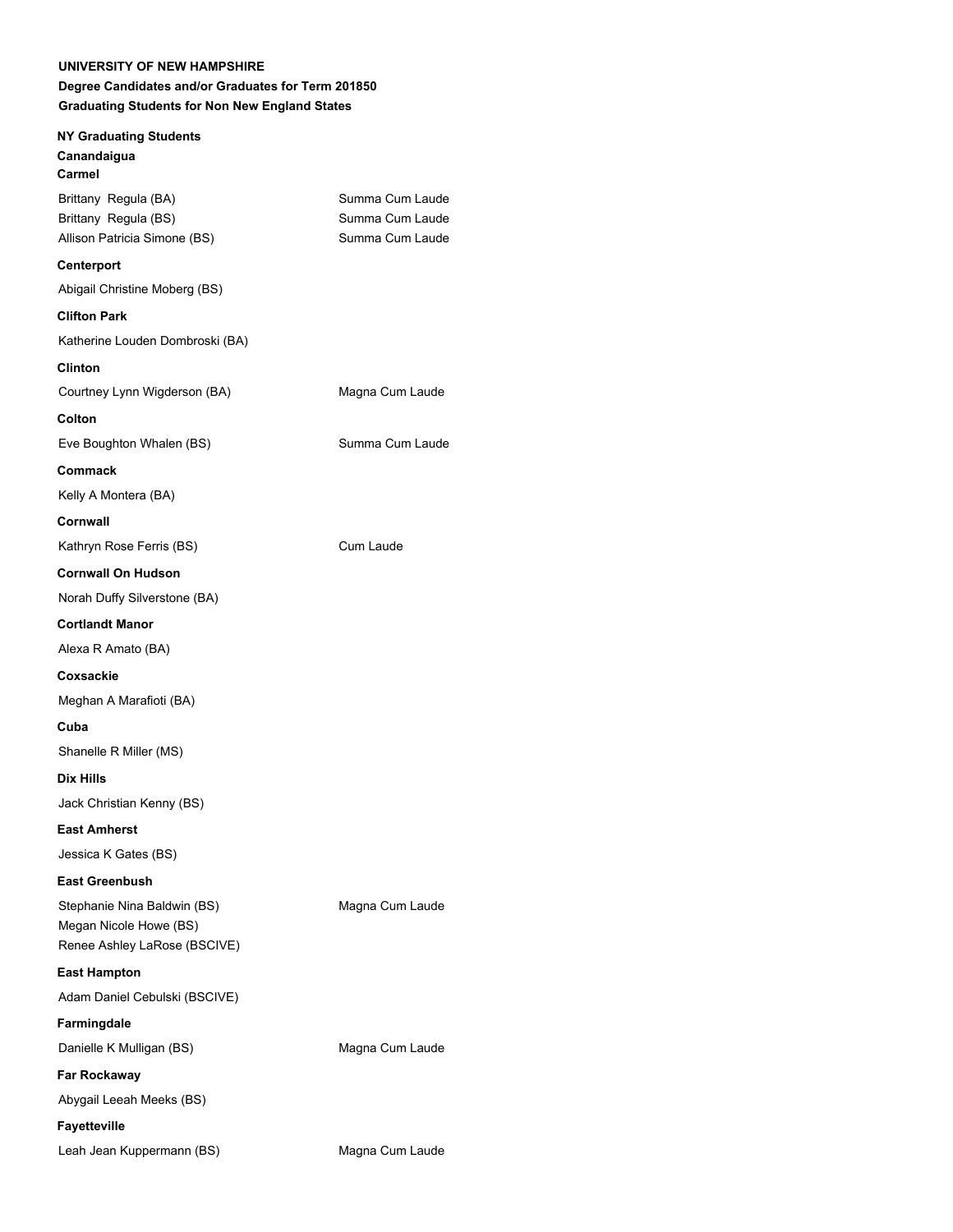## **Degree Candidates and/or Graduates for Term 201850 Graduating Students for Non New England States**

| <b>NY Graduating Students</b><br><b>Floral Park</b>                                           |                        |
|-----------------------------------------------------------------------------------------------|------------------------|
| William Ulrich (BS)                                                                           |                        |
| Gansevoort                                                                                    |                        |
| Jillian Elizabeth Ward (BS)                                                                   | Cum Laude              |
| Garrison                                                                                      |                        |
| Sean Martin Petersen (BSME)                                                                   |                        |
| Greenlawn                                                                                     |                        |
| Julianna R Zachowski (BS)                                                                     | Cum Laude              |
| Halesite                                                                                      |                        |
| Hailey Rose Giordano (BA)                                                                     |                        |
| <b>Hampton Bays</b>                                                                           |                        |
| Luke Himmelsbach (BA)                                                                         |                        |
| <b>Honeoye Falls</b>                                                                          |                        |
| Matthew Patrick Geraci (MBA)<br>Carly Elizabeth Searing (BS)<br>Amanda Hirschey Villanti (BS) | Cum Laude              |
| <b>Hopewell Junction</b>                                                                      |                        |
| Robert Matthew Schumacher (BSCIVE)                                                            |                        |
| Katonah                                                                                       |                        |
| Benjamin Michael Beresford (BS)                                                               |                        |
| Lagrangeville                                                                                 |                        |
| Mattson Rosenbaum (BSENVE)                                                                    |                        |
| Lake Placid                                                                                   |                        |
| Jean Riley Douglas (BA)<br>Nzoni Cy Thompson (BS)                                             | Cum Laude<br>Cum Laude |
| Lancaster                                                                                     |                        |
| Courtney S Bondanza (BS)                                                                      | Magna Cum Laude        |
| Larchmont                                                                                     |                        |
| Thomas Jay Ceballos (BS)<br>Caroleen Rose Teboul (BS)                                         |                        |
| Latham                                                                                        |                        |
| Milaena Elise Ferrarese (BS)                                                                  | Magna Cum Laude        |
| Liberty                                                                                       |                        |
| Eileen Michaela Burke (MED)                                                                   |                        |
| Lima                                                                                          |                        |
| Sarah J Benware (BS)<br>Meagan Nichole Ryan (BS)                                              | Cum Laude              |
| <b>Little Neck</b>                                                                            |                        |
| Amada Guapisaca (BA)                                                                          |                        |
| <b>Macedon</b>                                                                                |                        |
| Brielle Elizabeth Hamel (BS)                                                                  |                        |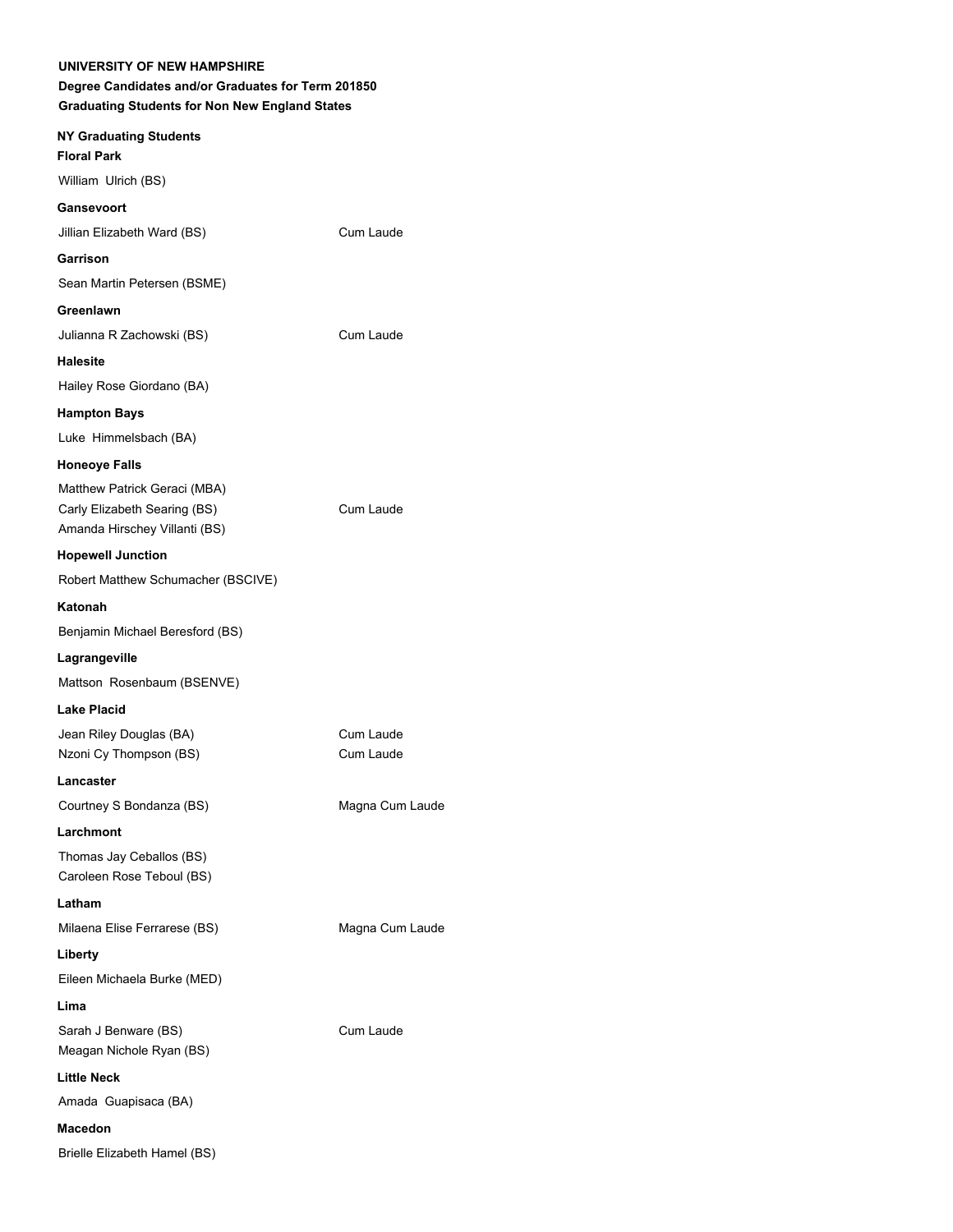| <b>NY Graduating Students</b>                                       |                 |
|---------------------------------------------------------------------|-----------------|
| <b>Mamaroneck</b>                                                   |                 |
| Arthur L Frick (MBA)                                                |                 |
| <b>Manhasset</b>                                                    |                 |
| Mario DeBueriis (BA)                                                |                 |
| <b>Manlius</b>                                                      |                 |
| Allison Shera DePuy (BS)                                            |                 |
| <b>Melrose</b>                                                      |                 |
| Collin Edward Jesmain (BA)                                          |                 |
| <b>Merrick</b>                                                      |                 |
| Allison Nicole Boldis (BS)                                          | Magna Cum Laude |
| <b>Middle Grove</b>                                                 |                 |
| Connor William Slade (BA)                                           | Cum Laude       |
| <b>Miller Place</b>                                                 |                 |
| Joshua A Querido (BA)                                               | Cum Laude       |
| <b>Millwood</b>                                                     |                 |
| Scott T Jakubowicz (BS)                                             |                 |
| <b>Montauk</b>                                                      |                 |
| Lauren Marie Damm (BS)                                              |                 |
| <b>Morrisonville</b>                                                |                 |
| Anna Nicole Dorrance (BS)                                           | Summa Cum Laude |
| <b>Mount Kisco</b>                                                  |                 |
| Victoria Marie Michelotti (BS)                                      |                 |
| <b>New City</b>                                                     |                 |
| Leah Amy Harris (BS)                                                | Magna Cum Laude |
| <b>New York</b>                                                     |                 |
| Alexander Torres Dicker (BA)<br>Abbey Elizabeth Dulany (BA)         |                 |
| <b>Oneonta</b>                                                      |                 |
| Jacqueline Lee Pondolfino (BS)                                      | Summa Cum Laude |
| <b>Patterson</b>                                                    |                 |
| Nicholas Christopher Francis (BSENVE)<br>Robert Connor McQuade (BS) |                 |
| Petersburg                                                          |                 |
| Elizabeth Ashley Philpott (BSENVE)                                  |                 |
| <b>Pine Bush</b>                                                    |                 |
| Camillo Julian Licata (MFA)                                         |                 |
| <b>Pittsford</b>                                                    |                 |
| Maxwell Crawford Paroda (BS)                                        |                 |
| Plattsburgh                                                         |                 |
| Katherine Mary Zukowski (BS)                                        | Cum Laude       |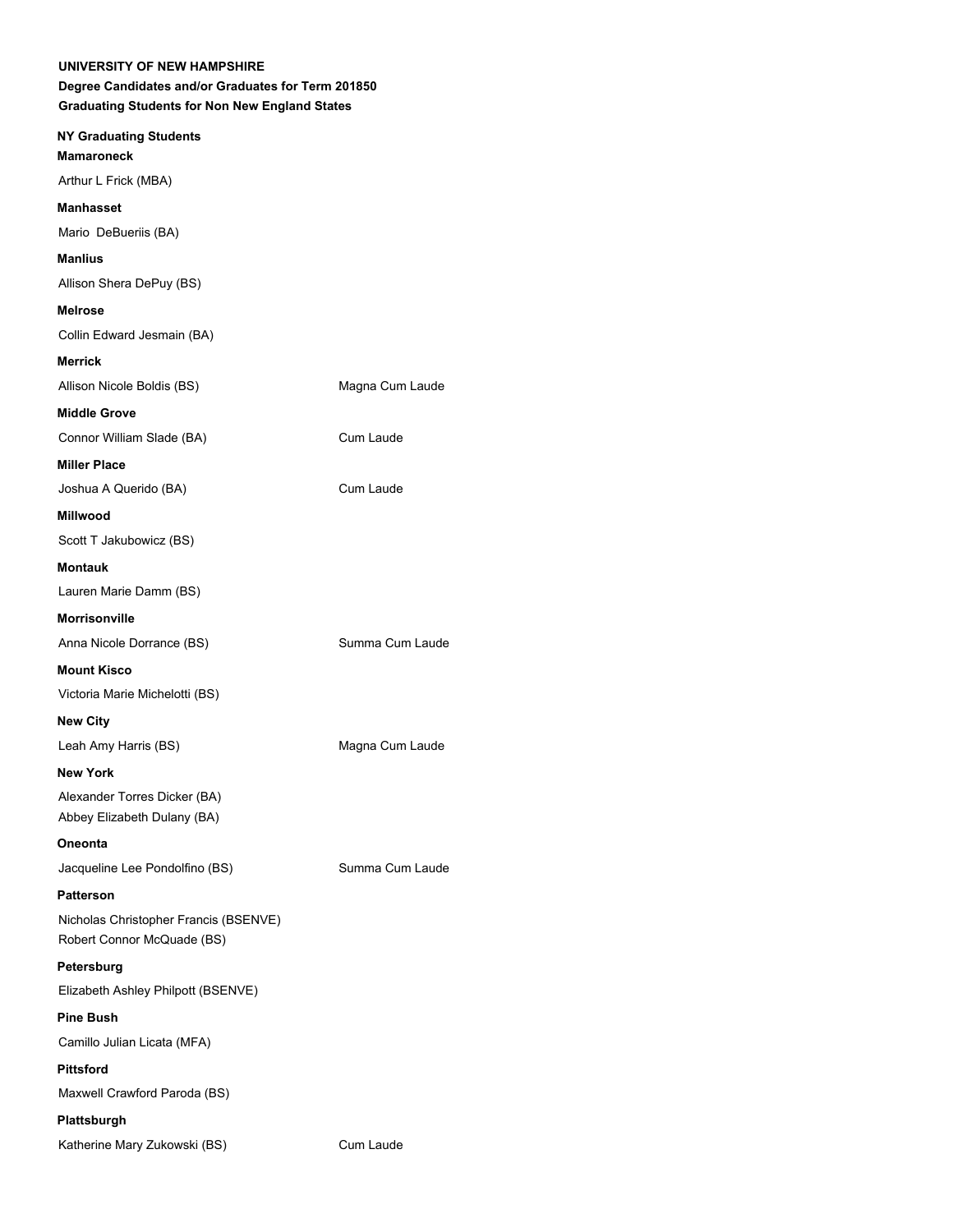| <b>NY Graduating Students</b>                                                                                               |                              |
|-----------------------------------------------------------------------------------------------------------------------------|------------------------------|
| Pleasantville                                                                                                               |                              |
| Julia N Bedus (BA)<br>Cara Rose Scales (BA)<br>Audrey Jeannine Tocco (BS)<br>Nicholas James Ware (BS)<br>Julia R Zayas (BS) | Cum Laude<br>Summa Cum Laude |
| Port Jefferson                                                                                                              |                              |
| Ellen Margaret Fox (BS)                                                                                                     | Cum Laude                    |
| <b>Pound Ridge</b>                                                                                                          |                              |
| Angus Ferguson (BS)<br>Danielle Reed Tovar (BA)                                                                             | Cum Laude<br>Cum Laude       |
| <b>Purdys</b>                                                                                                               |                              |
| Marissa Ann Carleton (BS)                                                                                                   | Summa Cum Laude              |
| Queensbury                                                                                                                  |                              |
| Rachel Lauren Howard (BS)                                                                                                   |                              |
| Saratoga Springs                                                                                                            |                              |
| Mark Samuel Torpey (BSME)                                                                                                   |                              |
| <b>Schenectady</b>                                                                                                          |                              |
| Samantha Elizabeth Fusco (BS)<br>Catherine Anne Sexton (BS)                                                                 |                              |
| <b>Shenorock</b>                                                                                                            |                              |
| Maggie Mollaghan (BS)                                                                                                       | Magna Cum Laude              |
| Slingerlands                                                                                                                |                              |
| Lilah Furgison Chase (BS)                                                                                                   |                              |
| Southold                                                                                                                    |                              |
| Megan C Van Bourgondien (BS)                                                                                                | Summa Cum Laude              |
| <b>South Setauket</b>                                                                                                       |                              |
| Amanda Nicole Warokomski (BA)                                                                                               | Magna Cum Laude              |
| <b>Stony Brook</b>                                                                                                          |                              |
| Gillian Morgan D'Andrea (BS)                                                                                                |                              |
|                                                                                                                             |                              |
| Tappan                                                                                                                      |                              |
| Ryan C Schmidt (BS)                                                                                                         |                              |
| <b>Valley Falls</b>                                                                                                         |                              |
| Nhen Ahanu Hunter (BS)                                                                                                      |                              |
| <b>Verbank</b>                                                                                                              |                              |
| Alexandra Sewell (BA)                                                                                                       |                              |
| Verplanck                                                                                                                   |                              |
| Dayna DiCola (BA)                                                                                                           |                              |
| <b>Vestal</b>                                                                                                               |                              |
| Nikolay Dimitrov (MA)                                                                                                       |                              |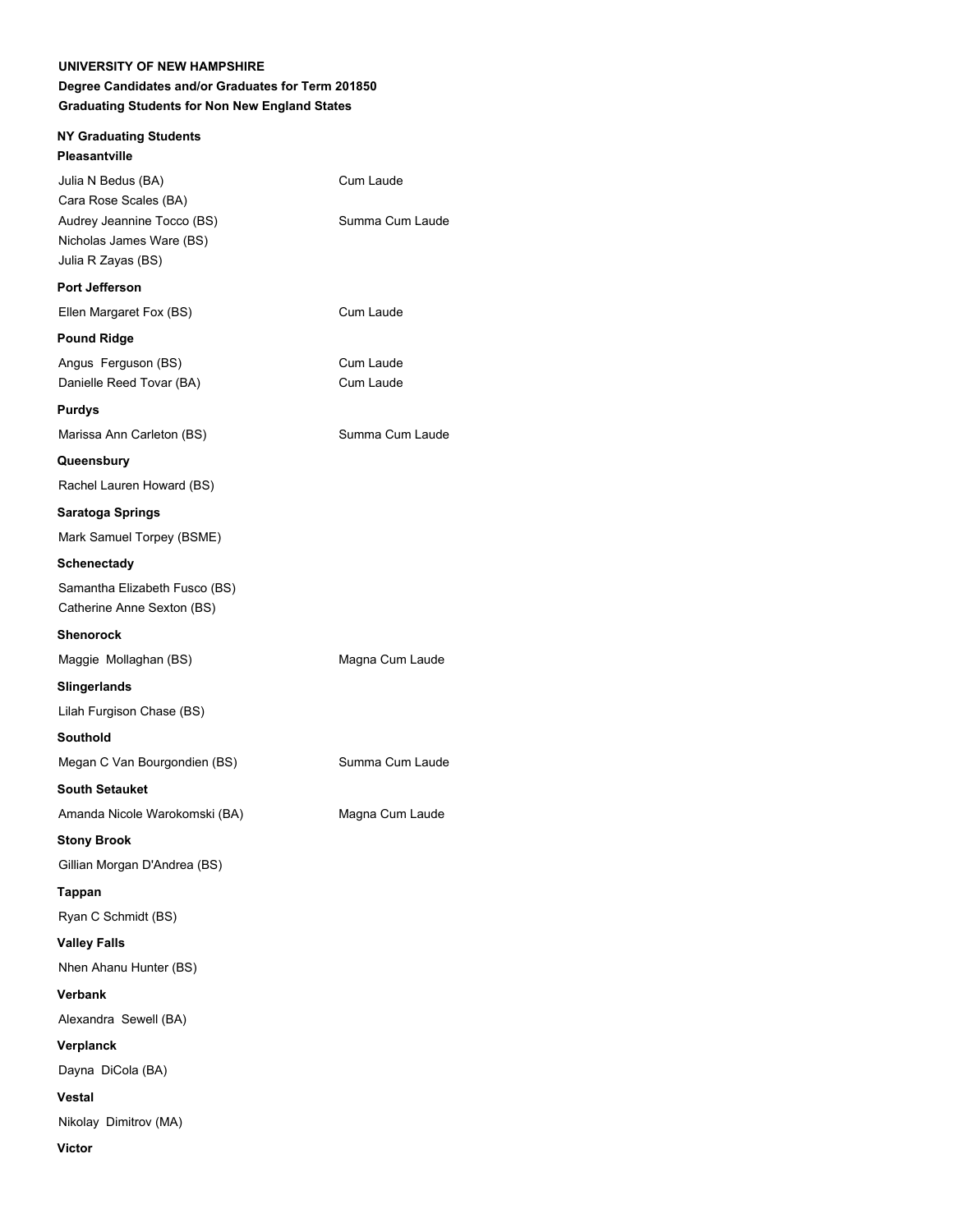| Degree Candidates and/or Graduates for Term 201850<br><b>Graduating Students for Non New England States</b> |                 |
|-------------------------------------------------------------------------------------------------------------|-----------------|
| <b>NY Graduating Students</b><br><b>Victor</b>                                                              |                 |
| Kameron C Hall (BS)                                                                                         | Magna Cum Laude |
| <b>Wappingers Falls</b><br>Dominic Charles Emory (BSCIVE)<br>Julie Marie Settembrino (BSENVE)               |                 |
| Watertown                                                                                                   |                 |
| Victoria Brooke Ballard (BA)                                                                                | Cum Laude       |
| Watervliet                                                                                                  |                 |
| Marlo Domenica Ellis (BA)                                                                                   | Cum Laude       |
| <b>West Babylon</b>                                                                                         |                 |
| Kathryn Victoria Dziadowicz (BSCIVE)                                                                        |                 |
| <b>Westhampton Beach</b>                                                                                    |                 |
| Larisa Bonomo (BS)                                                                                          |                 |
| <b>West Harrison</b>                                                                                        |                 |
| Elizabeth Ann Seidman (BA)                                                                                  |                 |
| <b>White Plains</b>                                                                                         |                 |
| Megan E O'Leary (BS)<br>Amanda Schwartz (BA)                                                                | Cum Laude       |
| Yonkers                                                                                                     |                 |
| Caitriona A Rafferty (BS)                                                                                   |                 |
| <b>OH Graduating Students</b>                                                                               |                 |
| <b>Avon Lake</b>                                                                                            |                 |
| Charles Scovil Andes (BS)                                                                                   |                 |
| <b>Bowling Green</b>                                                                                        |                 |
| Kathryn E Baker (BA)                                                                                        |                 |
| Lakewood                                                                                                    |                 |
| Samuel Joseph Spellman (MS)                                                                                 |                 |
| <b>OK Graduating Students</b>                                                                               |                 |
| Tahlequah                                                                                                   |                 |
| Maranda Lillian Keller (MS)                                                                                 |                 |
| <b>ON Graduating Students</b>                                                                               |                 |
| <b>Brampton</b>                                                                                             |                 |
| Pratiti Patel (MBA)                                                                                         |                 |
| London                                                                                                      |                 |
| William Baylor McConville (BS)                                                                              | Magna Cum Laude |
| <b>Toronto</b>                                                                                              |                 |
| Monit Guin (MS)                                                                                             |                 |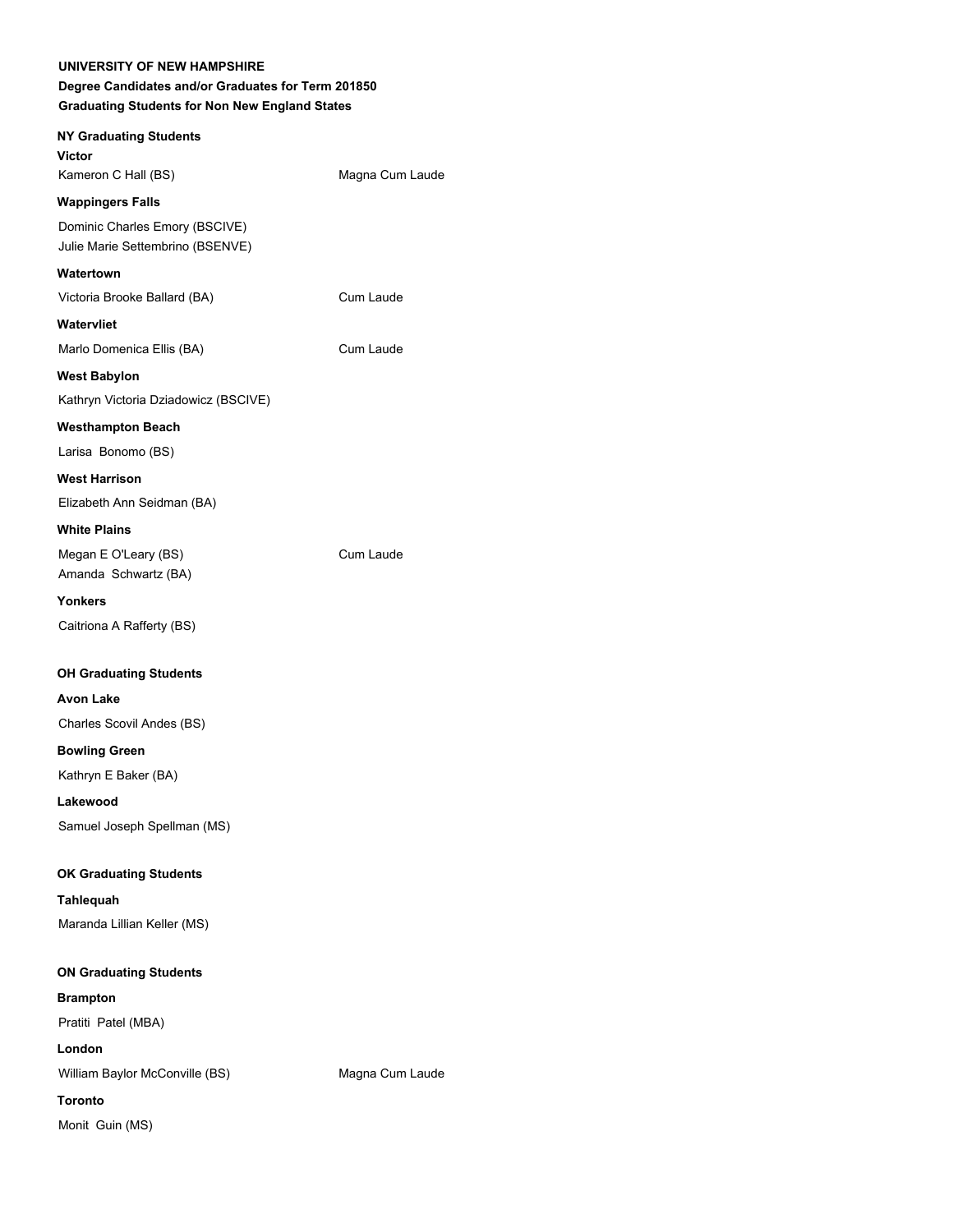**Degree Candidates and/or Graduates for Term 201850 Graduating Students for Non New England States**

## **OR Graduating Students**

#### **Eugene**

Katherine Elizabeth Quillin (BSME) Summa Cum Laude

## **OTHER**

#### **Abuja**

Abdul-Rahman Bello Dambazau (BSME)

## **Anyang-Si**

So Hee Kim (BA)

#### **Bangalore**

Shatrughan Sharma (MS)

## **Baoding**

Tianhao Song (MENGR)

## **Bavaria**

Vivienne Mohamed-Ki El-Sibay (BS)

## **Beijing**

Jianqi Lin (BSAM) Kaixin Zhang (MS) Jinyan Zhao (BA)

#### **Bekasi**

Cenrara Sandiakalaning Widi (BS) Summa Cum Laude

**Bin Duong**

Anh Phuong Nguyen (BA)

## **Binh Duong**

Tri Dung Dinh (BS) Magna Cum Laude

## **Brasilia**

Julia Hayes Vieira (MPP)

## **Budapest**

Laszlo Peter Kindrat (PHD)

## **Changsha**

Haixing Zhang (BSAM) Summa Cum Laude

## **Chaoyang**

Xin Zhang (MS)

## **Chengdu**

Rujun Liu (MS) Junshuo Yang (MENGR) Yueting Yu (BS)

## **Chongqing**

Ruming Deng (BS) Xuhao Li (BSSTAT) Cum Laude

## **Dongguan**

Xiaoyan Liu (BSENSC)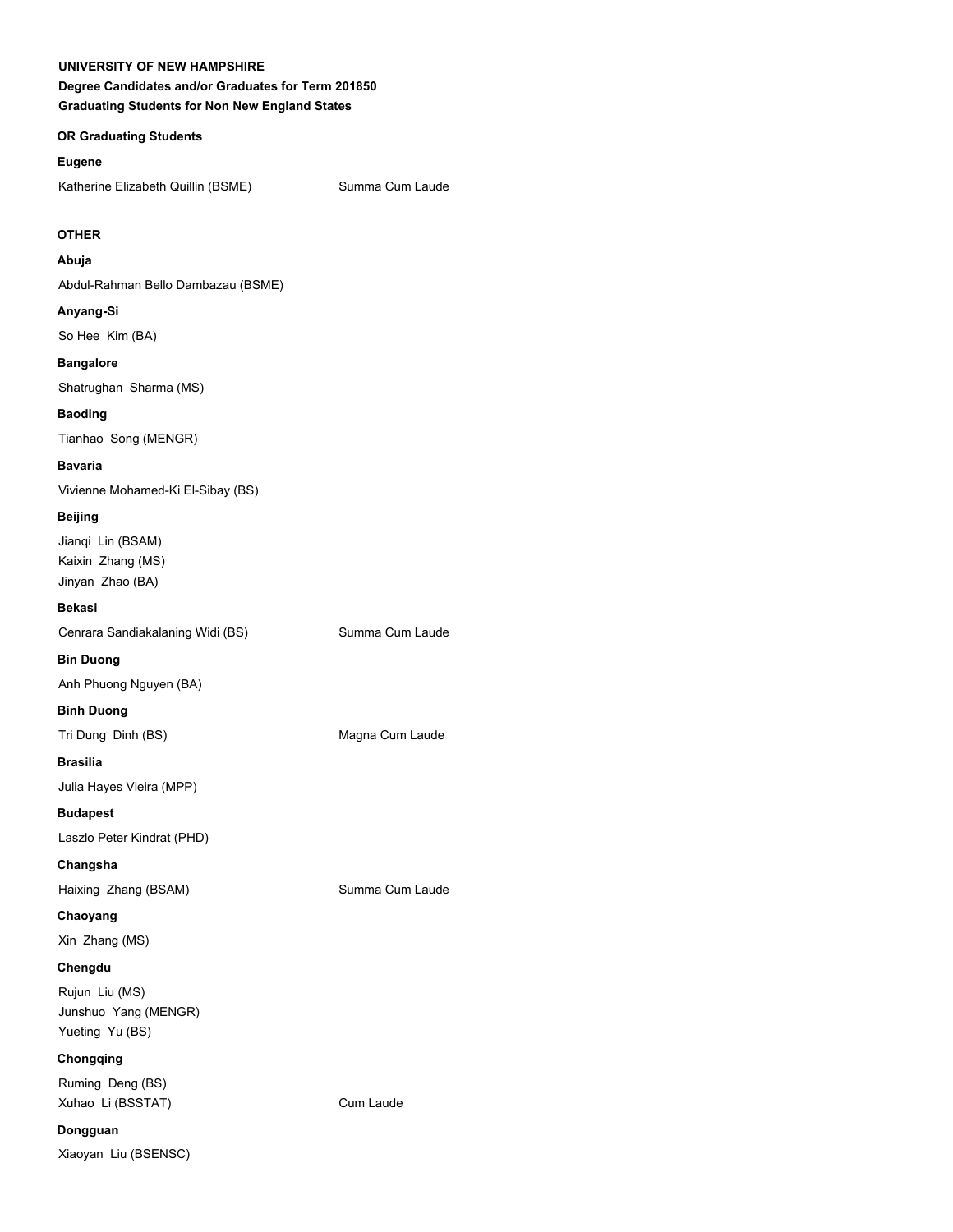## **Degree Candidates and/or Graduates for Term 201850 Graduating Students for Non New England States**

#### **OTHER**

#### **Ekaterinburg**

Daria Gazizova (BS)

## **Falkoeping, Goeteborgs/Bohus Laen** Carl Niclas Svensson (BS) Cum Laude

**Foshan** Yanyuan He (BSME)

Yilin Shu (BS) Cum Laude

## **Fuqing**

Leilei Chen (BS)

## **Gopalganj**

Mirajul Islam (MS)

## **Gothenburg**

Otto Daniel Johannes Sahlen (BA)

## **Grand Cayman**

Bethany Lynn Cleaver (BS)

## **Guangzhou**

Xiaoting Chen (BSAM) Summa Cum Laude

## **Handan**

Yahong Li (BS)

## **Hangzhou**

Yinming Lu (BA) Yi Wu (BA) Shiquan Zhou (BS)

## **Hanoi**

Tuyen Xuan Nguyen (BS) Diep Thi Ngoc Tran (BS) Summa Cum Laude

## **Hefei**

Pengcheng Cai (BA) Jianzhe Gong (BS) Litian Yang (BS) Mi Zhou (BSCIVE)

## **Ho Chi Minh**

Mai Thanh Nguyen (BS) Summa Cum Laude Thao Thi Phuong Vu (BS)

## **Ho Chi Minh City**

Chau Ngoc Nguyen (BS) Summa Cum Laude

## **Hovik**

Christopher Poague Wingate (MBA)

## **Hsinchu County**

Chao Chi Cheng (BSCS) Summa Cum Laude

## **Huanggang**

Jingchen Tian (BS)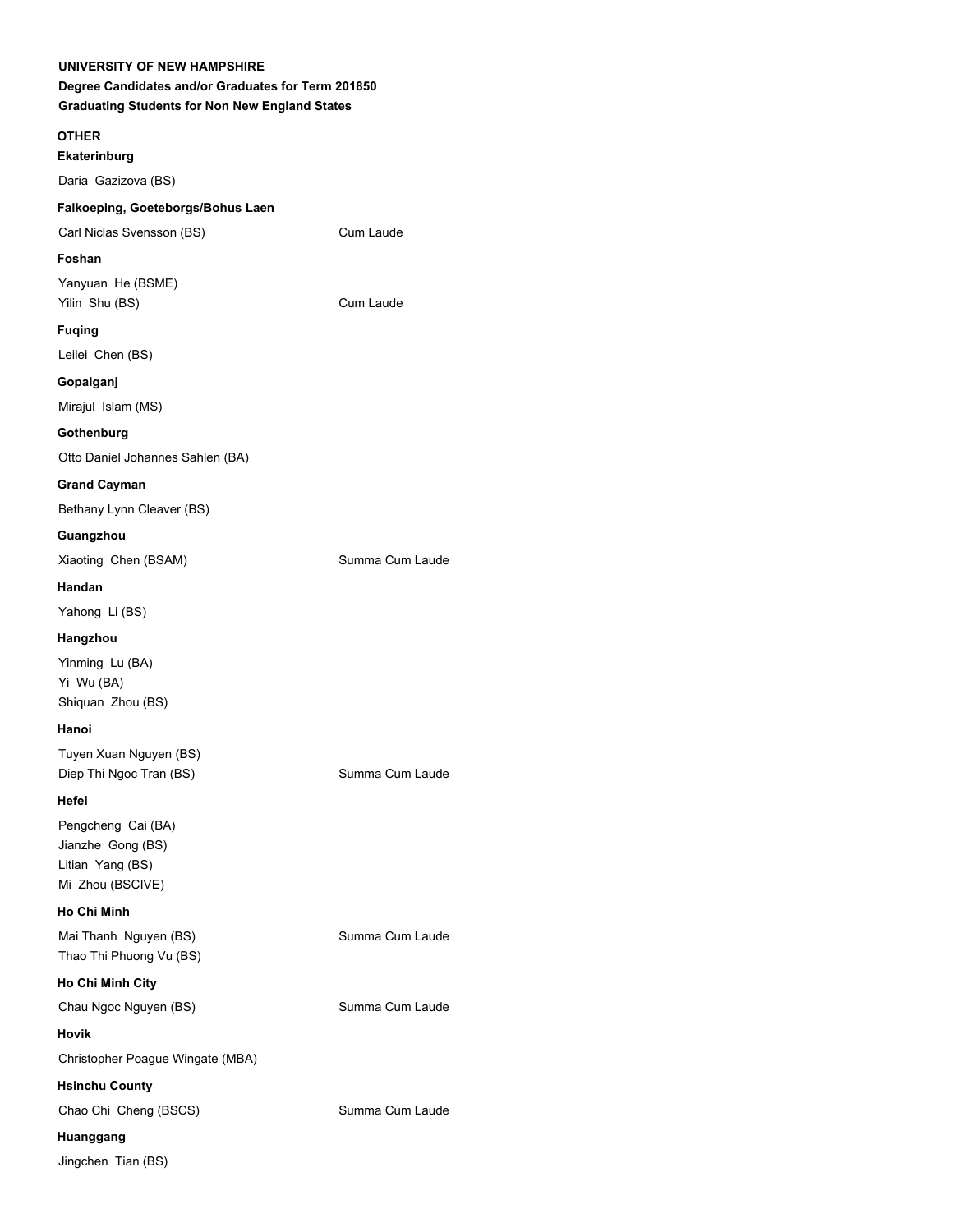## **Degree Candidates and/or Graduates for Term 201850 Graduating Students for Non New England States**

# **OTHER Huanggang HYDERABAD** Neha Narla (MS) **Insein** Gin Gar Bo (BS) Cum Laude **Jakarta Selatan** Theresa Gillian Karen Adiwinata (BS) **Jeddah** Abdullah Mubarak Alasmari (MS) Malaa Ali Sultan (BA) Magna Cum Laude **Jhunjhunu** Dushyant Kumar (MS) **Ji'an** Chao Yin (BSIT) Cum Laude **Jiaozuo** Shengxin Li (BA) **Kaohsiung City** Yi-Zih Chen (MENGR) **Karachi** Syed Nabeel Wasik Khan (MENGR) **Karaj** Mahtab Lak (PHD) **Kolkata** Pritha Dutta (MS) **Korolev** Alexandra Kuchinskaya (BS) **Kunming** Yawen Wu (BSAM) **Lahad Datu** Jia Xian Siew (MENGR)

**Lahore**

Sardar Adam Saeed Khan (BS) Cum Laude Muhammad Yousaf (MENGR)

**Lianyungang**

Haoxuan Jiang (BSCS)

**Luoyang**

Jiahui Tian (BS)

**Malakand**

Nangyal Khan (MENGR)

## **Marsta**

Marcus Jan Menniti (BA)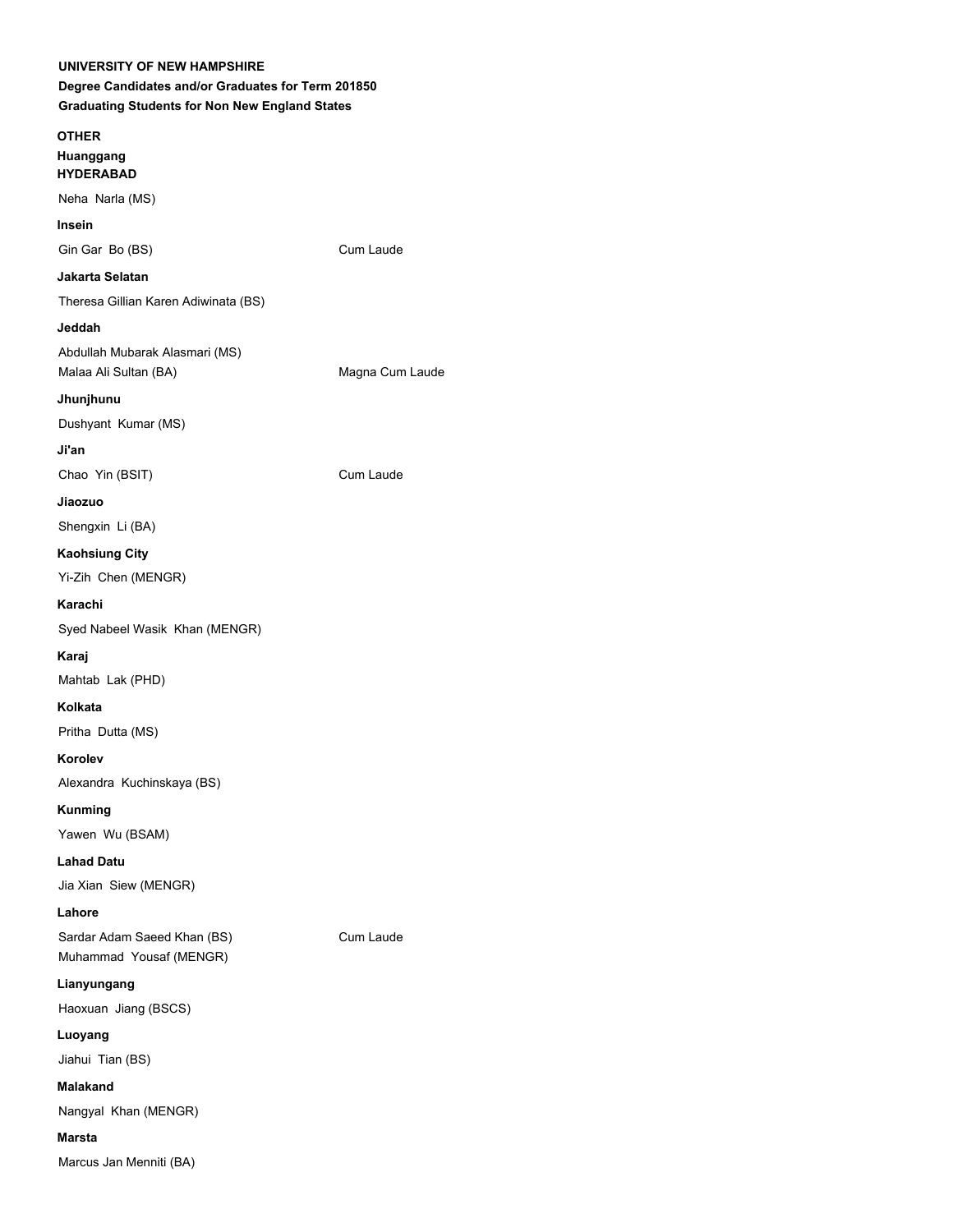# **OTHER Marsta**

**Medan**

**Mexico**

Michelle Chen (BSCHE) Magna Cum Laude

## Maytane Lorea DeMendieta (BA)

## **Middlesex**

Eloise Cecilia Shaw (BA)

## **Minahasa Utara**

Sabattony Watopa (BSCIVE)

## **Moscow**

Lilit Aramovna Davtyan (BS) Arseniy Shapovalov (BS)

## **MUMBAI**

Viraj Vishwanath Salvi (MS)

## **Nairobi**

Gemstone Kihara Kirimi (BA)

## **Namyangju-Si**

Wonjune Song (BA) Cum Laude

## **Nanchong**

Ying Ren (BS) Cum Laude

## **Nanjing**

Zhenhui Jiang (BS) Cum Laude

## **Nanning**

Zengtian Chen (BS) Qi Zhang (BS)

## **Nantong**

Hui Gao (BS)

## **Nellore**

Manoj Virigineni (MS)

## **New Delhi**

Kamini Yadav (PHD)

## **Ningbo**

Jingjing Lou (BS) Magna Cum Laude

## **Norderstedt**

Lars Oliver Huxsohl (MBA)

## **Oaxaca, Oaxaca**

Jose Antonio Gutierrez Lopez (PHD)

## **Peshawar**

Ibrahim Imtiaz (BS)

## **Qingdao**

Yongzheng Sun (BSSTAT)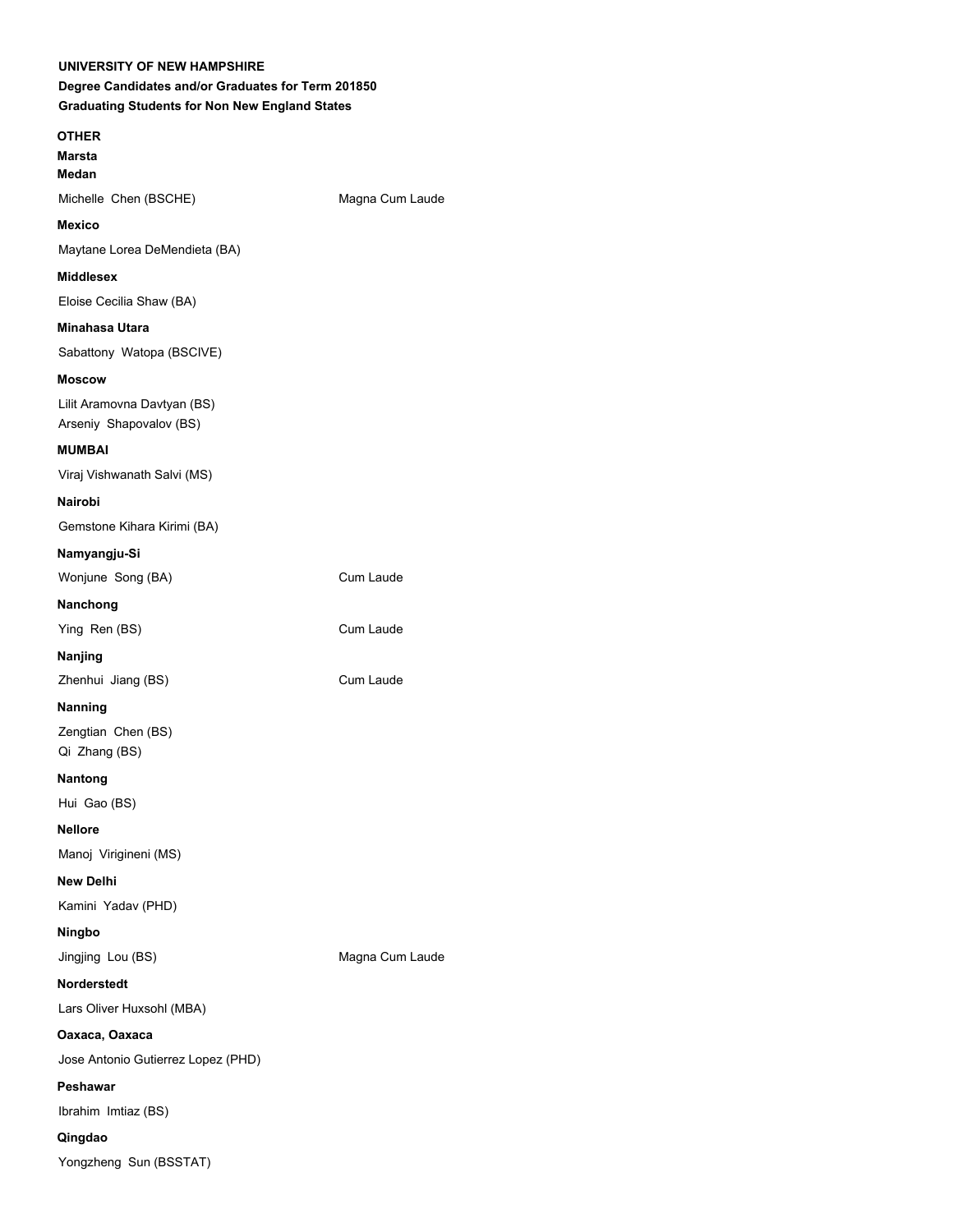# **UNIVERSITY OF NEW HAMPSHIRE Degree Candidates and/or Graduates for Term 201850 Graduating Students for Non New England States OTHER Qingdao** Tianshu Zhu (BA) Magna Cum Laude **Quetta** Shahroz Indryas (MPP) **Qufu** Wenbin Liu (BS) Magna Cum Laude **Rasht** Rasool Nemati (PHD) **Riyadh** Abdulrahman Abdullah Saed (BSCENG) **Salla** Sohvi Katariina Virkkula (BA) Magna Cum Laude **San Pablo City** Jowie Manalo Guevarra (MA) **Santa Cruz de Tenerife** Chiara Vercellone (BA) Magna Cum Laude **Seoul** Yangwoo Kim (BSEE) Jae Beom Lim (BSCS) **Shanghai** Zihe Li (BS) Linwei Shao (BS) Cum Laude **Shenzhen** Qinyuan Ding (BA) Ruilong Fan (BS) Lixi Huang (BA) Jiayun Lin (BS) **Shenzhen City, Guangdong Province** Yuwangchu Chen (BSPHYS) **Shijiazhuang** Zefeng Jin (BS) Summa Cum Laude **Shillong** Jiedine Irene Alexandria Phanbuh (MPP) **St. Andrew** Kathy-Ann Danielle Murray (MS) **Surat** Vatsal Sudhirkumar Kheni (BSBE) **Taipei** Te-Hsin Chang (PHD) **Tai Wai** Jiate Lu (BS)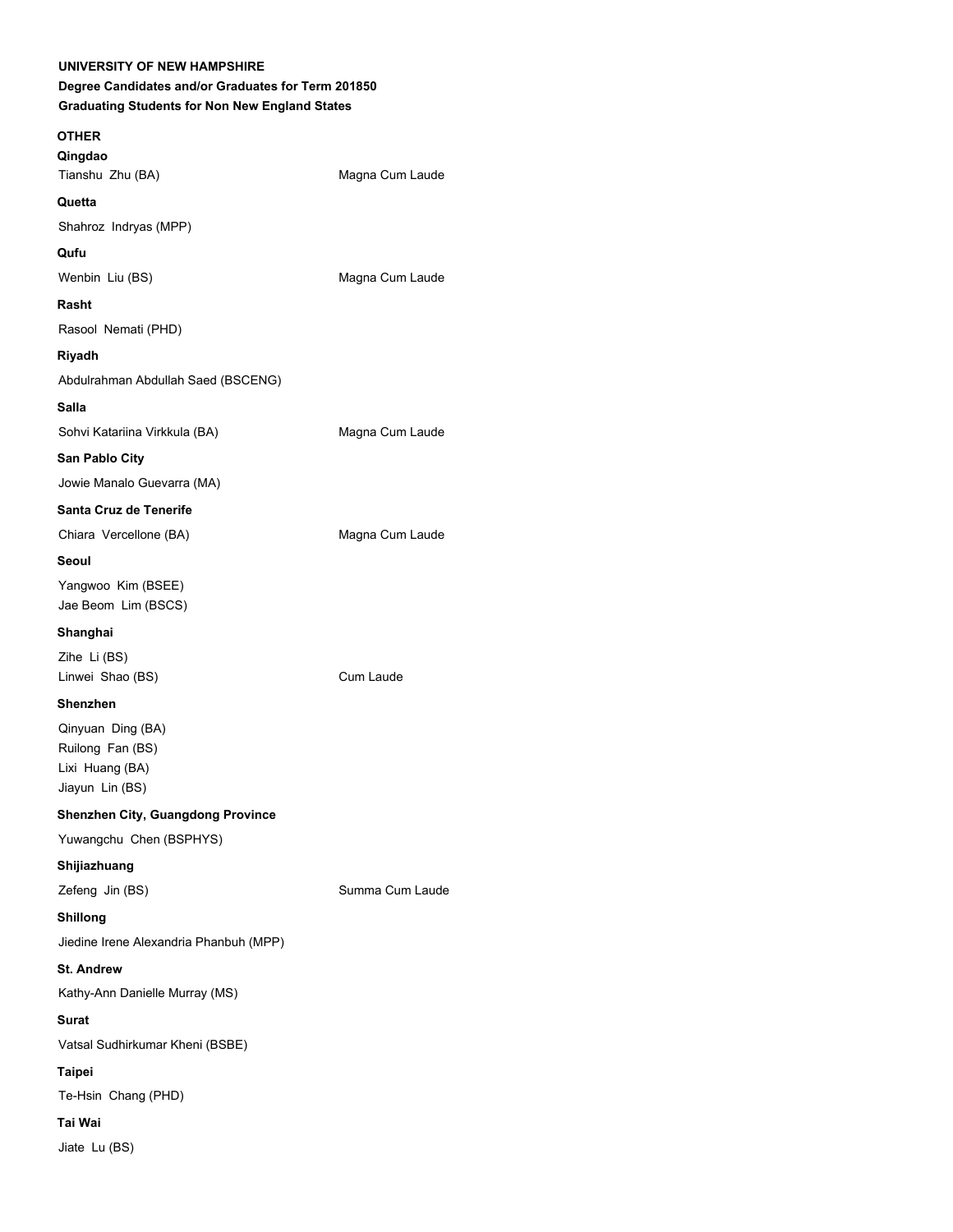**Degree Candidates and/or Graduates for Term 201850 Graduating Students for Non New England States**

## **OTHER**

## **Taiyuan**

Shengguang Jin (MENGR) Hui Wang (MBA)

## **Taizhou**

Zhiyi Wang (BS)

## **Tehran**

Bahram Behzadian (MS) Nadia Fereydooni (BSCENG) Summa Cum Laude Kimia Fereydooni (BSME) Summa Cum Laude Ardalan Mahdavieh (BS)

## **Unknown**

Pruthviraj Coimbatore Srinivasa (MENGR) Bence Cserna (PHD) Mara Anne Daley (BS) Arjun Bharat Padaliya (MS) Adam Thi Strong (MPP) Carla Vercellone (BA)

## **Weifang**

Wenyuan Qi (BSEE)

## **Weifang Shandong**

Weiguo Han (PHD)

## **West Bengal**

Tirthadeep Das (BSCHE)

## **Wuhan**

Junjie Ke (BSIT)

## **Xiamen**

Kunfang Liu (BS)

## **Xi'an**

Jiale Zhao (MS)

## **Yangon**

Win Phyu Phyu Aung (BS) Magna Cum Laude

## **Yueqing City**

Haoming Ni (BSME)

## **Zhejiang**

Qizhen Xie (MA)

## **Zhengzhou**

Tingman Zhu (BSBE)

Arsalan Ahmed Khan (BS) Botian Meng (BA)

## **PA Graduating Students**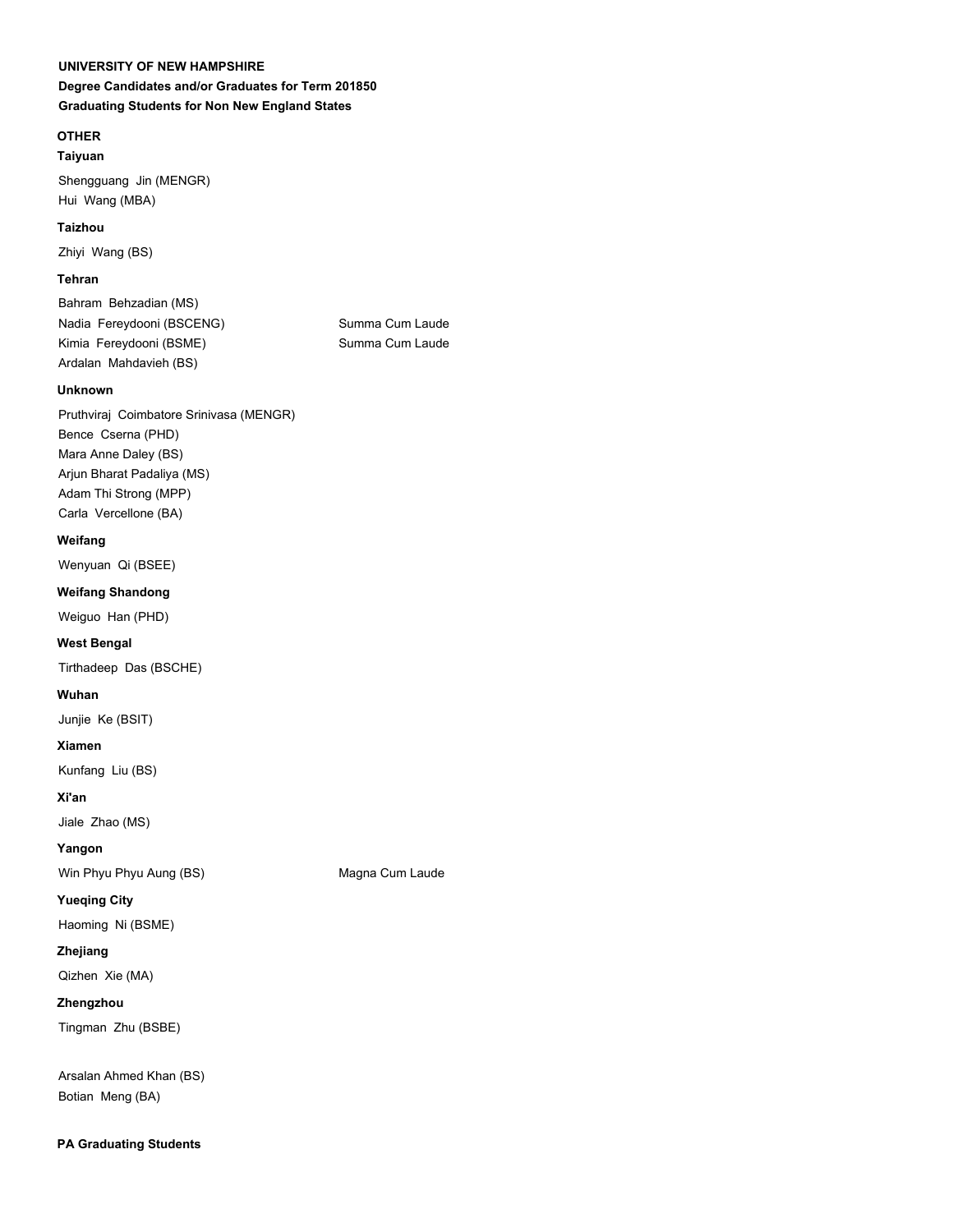| UNIVERSITY OF NEW HAMPSHIRE<br>Degree Candidates and/or Graduates for Term 201850<br><b>Graduating Students for Non New England States</b> |                 |  |
|--------------------------------------------------------------------------------------------------------------------------------------------|-----------------|--|
| <b>PA Graduating Students</b><br>Aston                                                                                                     |                 |  |
| Amber Lynn McElhinney (BS)                                                                                                                 | Summa Cum Laude |  |
| <b>Bethel Park</b>                                                                                                                         |                 |  |
| Ryan Patrick Sosnak (MS)                                                                                                                   |                 |  |
| <b>Boiling Springs</b>                                                                                                                     |                 |  |
| Jack C Niles (BS)                                                                                                                          |                 |  |
| <b>Clifton Heights</b>                                                                                                                     |                 |  |
| Matthew Jordan Switliski (PHD)                                                                                                             |                 |  |
| Collegeville                                                                                                                               |                 |  |
| Bethanie Dawn Melcher (MS)                                                                                                                 |                 |  |
| <b>Delmont</b>                                                                                                                             |                 |  |
| Caroline Houston (BSCHE)                                                                                                                   |                 |  |
| Doylestown                                                                                                                                 |                 |  |
| Laura Ann Jackson (BA)                                                                                                                     |                 |  |
| Alexa G Kaminski (BSENVE)                                                                                                                  | Cum Laude       |  |
| <b>Elkins Park</b>                                                                                                                         |                 |  |
| Samuel Aaron Isenberg (MS)                                                                                                                 |                 |  |
| Exton                                                                                                                                      |                 |  |
| Stephanie Grace Auer (BA)                                                                                                                  |                 |  |
| Lebanon                                                                                                                                    |                 |  |
| Jessica Elizabeth Brown (BS)                                                                                                               | Magna Cum Laude |  |
| Nicholas Steven Miller (BS)                                                                                                                | Summa Cum Laude |  |
| Lewistown                                                                                                                                  |                 |  |
| Ian Roberts McGinnis (MS)                                                                                                                  |                 |  |
| Malvern                                                                                                                                    |                 |  |
| John Michael McCormack (MS)                                                                                                                |                 |  |
| <b>Matamoras</b>                                                                                                                           |                 |  |
| Megan Rebecca Cooper (BA)                                                                                                                  |                 |  |
| <b>North Wales</b>                                                                                                                         |                 |  |
| Lauren Rachel Moses (BA)                                                                                                                   |                 |  |
| Pen Argyl                                                                                                                                  |                 |  |
| Ty Noah Smith (BSESCI)                                                                                                                     |                 |  |
| Perkasie                                                                                                                                   |                 |  |
| Meara C Hayden (MENGR)                                                                                                                     |                 |  |
| Philadelphia                                                                                                                               |                 |  |
| Jonathan W Bieniek (MS)                                                                                                                    |                 |  |
| John Patrick Kirk (BS)<br>Gabrielle Germina Voltaire-Polche (BSCHE)                                                                        |                 |  |
| Springfield                                                                                                                                |                 |  |

Meghan Bailer (BA)

**Wayne**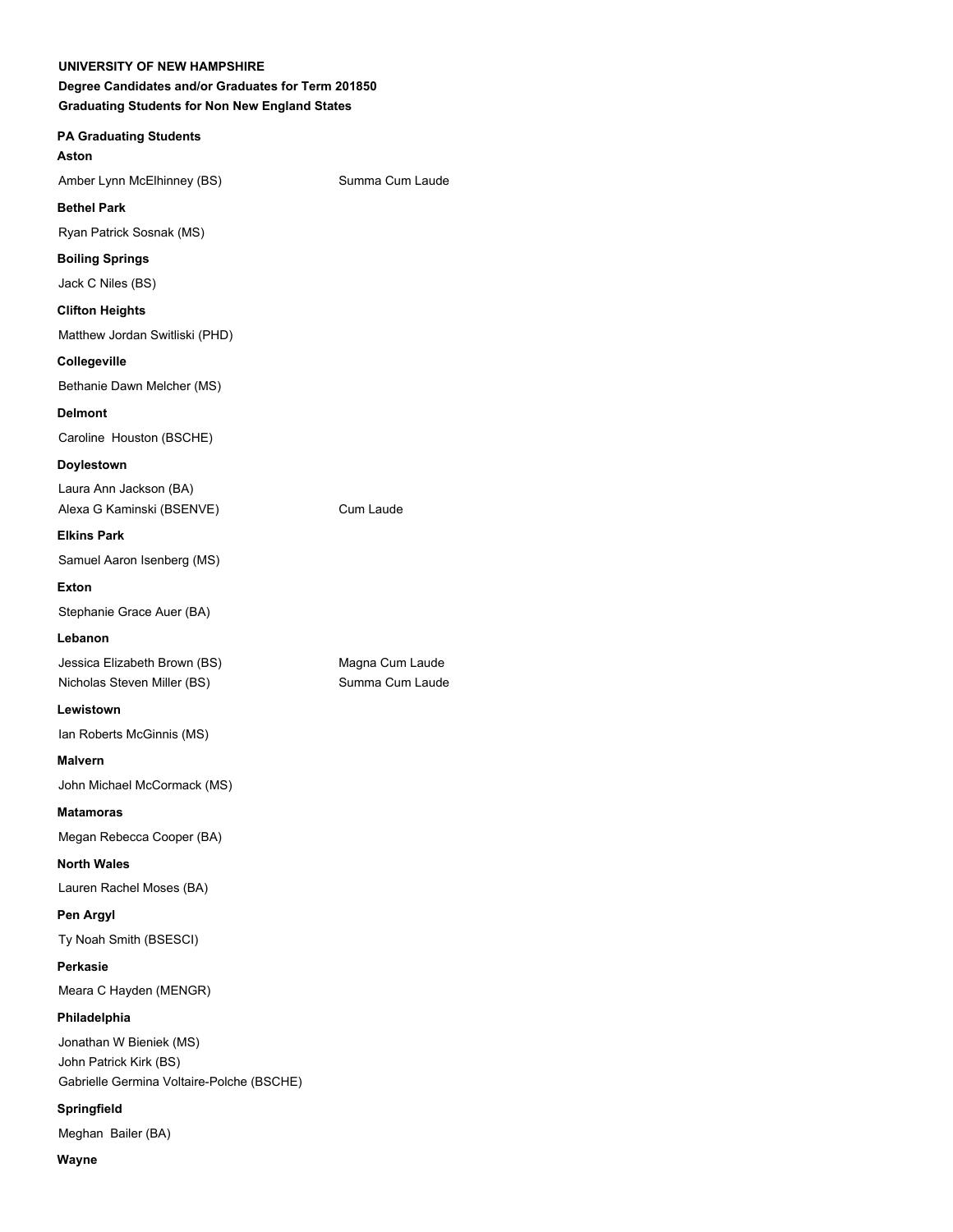**Degree Candidates and/or Graduates for Term 201850 Graduating Students for Non New England States**

## **PA Graduating Students**

**Wayne** Quinn C Bridge (BA)

**Yardley** Hannah R Millen (BA)

## **QC Graduating Students**

**Laval**

Genevieve Frigon (BSCHE)

#### **SC Graduating Students**

**Elgin** Abigail Elaine Bibb (BS) Summa Cum Laude

## **Greenville**

Andrew Menz (PHD)

**West Columbia**

William Charles Simpson (MSW)

## **TX Graduating Students**

## **Abilene**

Stephanie I Jackman (MA)

## **Allen**

Ashley Nicole Maioriello (BS)

#### **Anna**

Jordan Samuel Reed (MBA)

## **Burleson**

Katie Elizabeth Rebrovich (MED)

**Colleyville**

John Blain DiCaro (MS)

#### **Dallas**

Hannah Mary Coco (BS) Summa Cum Laude

#### **Fort Davis**

Amanda Rae Medley (BS)

#### **Grapevine**

Samantha Nicole Leef (BS) Summa Cum Laude

### **Houston**

Tyler Laurent Martel (BS)

## **Humble**

Heidi Pui An (BS)

#### **Katy**

Keven M Miller (BA)

## **Keller**